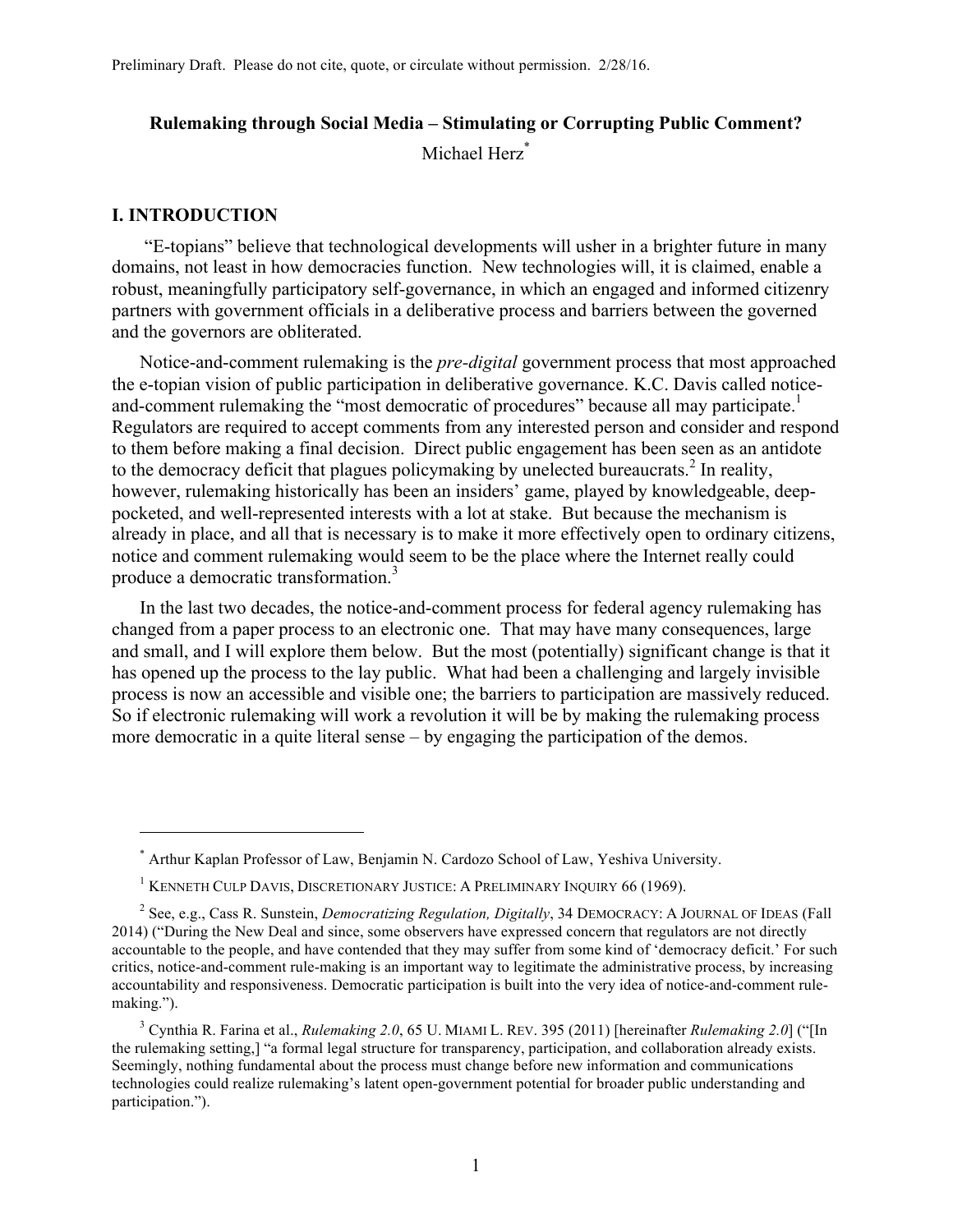The official narrative underlying on-line rulemaking mightily invokes these democratic aspirations. The federal government's e-rulemaking site, regulations.gov, welcomes visitors thus: $4$ 

| Your Voice in Federal Decision-Making | regulations.gov<br>Resources *<br><b>Contact Us</b><br>Home<br><b>Help</b><br><b>O</b> Browse<br>Q Search<br><b>C</b> Learn               |
|---------------------------------------|-------------------------------------------------------------------------------------------------------------------------------------------|
|                                       | Make a difference. Submit your comments and let your voice be heard.<br>SEARCH for Rules, Comments, Adjudications or Supporting Documents |
|                                       | Search<br>» Advanced Search                                                                                                               |
|                                       |                                                                                                                                           |

The promise is explicit; this is the mechanism through which you, and every other American, can "make a difference" and "let your voice be heard"; the site is "your voice in federal decisionmaking."<sup>5</sup> A separate fact sheet assures visitors that "public comments make a difference" and "lend democratic legitimacy" to agency regulations.<sup>6</sup>

This democratic narrative is consistent with a familiar portrayal. As John de Figueiredo wrote a decade ago, one basic

goal of e-rulemaking is to increase the level of participatory democracy. This is also called the mobilization hypothesis, where electronic rulemaking so lowers the cost of participation, that it opens up the administrative process to individual citizens. This goal is founded in literature that argues that participation enhances the democratic process in rulemaking which, in turn, increases bureaucratic legitimacy and federal government credibility, strengthens individual autonomy and rights of self-governance, increases public understanding of rulemaking, and enhances the accountability of administrative agencies to other branches of government. Underlying these goals is the objective to increase the quantity of comments and general participation levels of individuals in the rulemaking process.7

That objective is modest compared to what some writers suggest. Beth Noveck is perhaps the most ambitious visionary of the e-government future.

Imagine if parliaments or presidents, when considering a pending bill on farm subsidies, had the ability to target questions and receive manageable, relevant

<sup>4</sup> http://www.regulations.gov/#!home.

<sup>&</sup>lt;sup>5</sup> The "Your Voice in Federal Decision-Making" tag line is part of the banner and thus appears on literally every page of the site.

<sup>6</sup> Regulations.gov, *Public Comments Make a Difference*, http://www.regulations.gov/docs/FactSheet\_Public\_Comments\_Make\_a\_Difference.pdf.

 $<sup>7</sup>$  John M. de Figueiredo, E-Rulemaking: Bringing Data to Theory at the Federal Communications Commission,</sup> 55 Duke L.J. 969 (2006).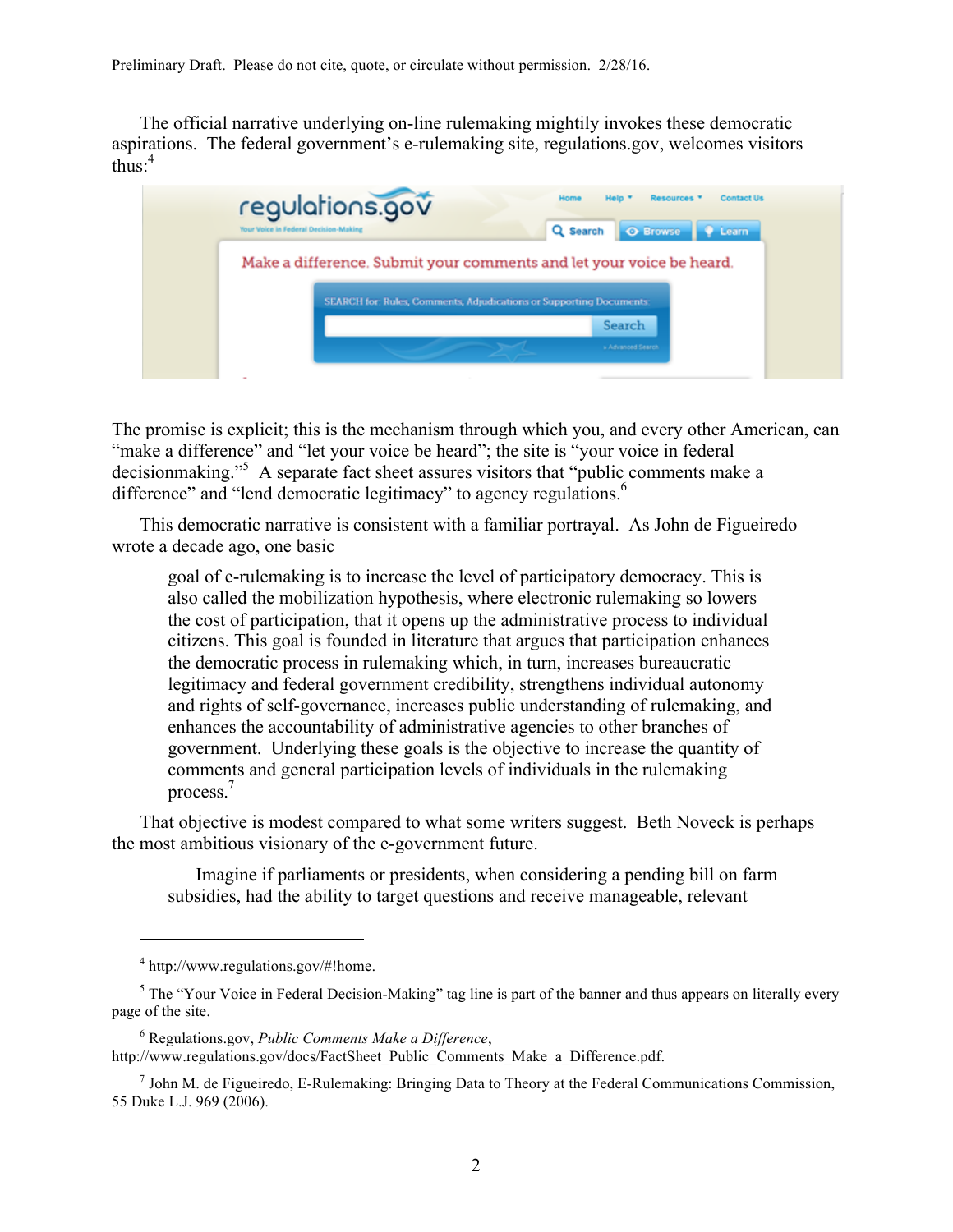responses from agronomists, economists, farmers and others with expertise and experience. Instead of having to rely exclusively on a select group of professionals who sit in Washington or Brussels, people with every imaginable skill and passion could augment their intelligence.

. . . Imagine if the White House or Elysé Palace websites offered a simple graphic illustrating each step involved in the process of writing a policy memo for the President's consideration or drafting a rule for a ministry or signing up to offer to implement a solution to a problem. We'd be opening up a window and shining light on the otherwise opaque and mysterious governing process, nudging people to contribute relevant information and opinions, and inviting them to play a role in decision making. $8<sup>8</sup>$ 

On these accounts, electronic rulemaking sure looks like a cure to whatever democratic deficit may plague agency decisionmaking. Expectations for the switch from a paper to an online process were high; many anticipated a "revolution"<sup>9</sup> that would make rulemaking not just more efficient, but also more broadly participatory, democratic, and dialogic. In the event, the move online has not produced a fundamental shift in the nature of notice-and-comment rulemaking. The process remains quite recognizable.

In the meantime, the online world in general has come to be increasingly characterized by participatory and dialogic activities, with a move from static, text-based websites to dynamic, multi-media platforms with large amounts of user-generated content. At the heart of this move to "Web 2.0" have been social media: blogs, Twitter, Facebook, YouTube, IdeaScale, wikis, Flickr, Tumblr, and the like. *Outside* the rulemaking setting, federal, state, and local governments have enthusiastically jumped on the social media bandwagon.

If the move online has not produced the hoped-for gains in public participation, democratic legitimacy, and quality, perhaps the problem is not that those goals are unattainable but rather just that agencies have not been using the right technologies. Observers have labeled the existing version of e-rulemaking "Rulemaking 1.0," as opposed to a possible "Rulemaking 2.0."<sup>10</sup> Rulemaking 2.0 would share the characteristics commonly associated with "Web 2.0": interaction, collaboration, non-static web sites, use of social media, and creation of usergenerated content.<sup>11</sup> For those in the thick of these technological shifts, it seems self-evident that

 $\overline{a}$ 

<sup>10</sup> *See, e.g.,* Farina et al., *Rulemaking 2.0*; Cynthia R. Farina et al., *Rulemaking in 140 Characters or Less: Social Networking and Public Participation in Rulemaking*, 31 PACE L. REV. 382 (2011) [hereinafter *Rulemaking in 140 Characters*]; Stephen M. Johnson, *Beyond the Usual Suspects: ACUS, Rulemaking 2.0 and a Vision for Broader, More Informed and More Transparent Rulemaking*, 65 ADMIN. L. REV. 77 (2013).

<sup>11</sup> *See, e.g.,* Beth Noveck, *Turning Rule Writers Into Problem Solvers: Creating a 21st Century Government That's Open and Competent by Improving Regulation and Regulatory Review*, Cairns Blog (Jan. 26, 2011), http://cairns.typepad.com/blog/2011/01/turning-rule-writers-into-problem-solvers-creating-a-21st-centurygovernment-thats-open-and-competen.html; BETH SIMONE NOVECK, WIKIGOVERNMENT: HOW TECHNOLOGY CAN MAKE GOVERNMENT BETTER (2009).

<sup>8</sup> Beth Simone Noveck, *Evolving Democracy for the 21st Century* 6-7 (paper prepared for the Club de Madrid 2011 Annual Conference, Nov. 8-9, 2011, New York City).

<sup>9</sup> *See* Beth S. Noveck, *The Electronic Revolution in Rulemaking*, 53 EMORY L.J. 433 (2004); Stephen M. Johnson, *The Internet Changes Everything: Revolutionizing Public Participation and Access to Government Information through the Internet*, 50 ADMIN. L. REV. 277 (1998).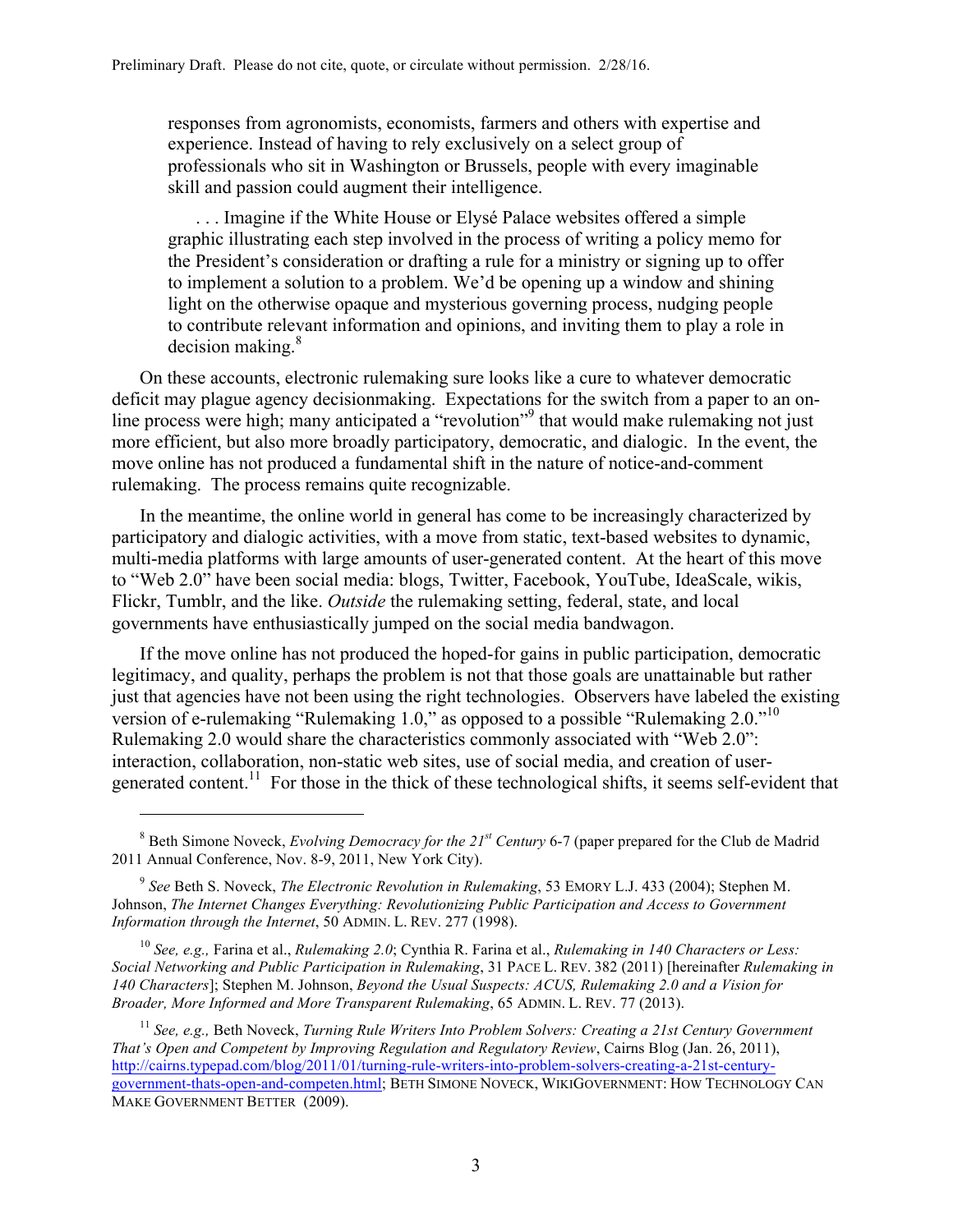"[i]mproving public input today can't be done without thinking of the existence and impact of social media<sup>"12</sup>

Yet agencies have struggled to integrate social media into the rulemaking process. The Administrative Conference of the United States has encouraged them to make the attempt, though cautiously and without any sense that doing so will be easy or magical.<sup>13</sup> And some agency efforts have been controversial at best and illegal at worst. In particular, the Environmental Protection Agency's use of social media in connection with its Waters of the United States rulemaking<sup>14</sup> has produced unflattering newspaper coverage,<sup>15</sup> deep (though partisan) hostility from Congress,<sup>16</sup> and a finding of illegality from the Government Accountability Office.<sup>17</sup> Why? Ostensibly because the agency fell afoul of prohibitions on "covert propaganda" and lobbying by agencies. But the unease runs deeper, and the fundamental questions concern whether a rulemaking agency should be a passive recipient of "data, views, and argument"<sup>18</sup> or an active participant in a civic republican dialogue.

This paper considers how new technologies, particularly social media platforms, might or might not be used to construct a better rulemaking process, whether better means "more democratic," and what democracy entails in this setting.

# **II. ASSESSING E-RULEMAKING**

#### **A. High Hopes**

 $\overline{a}$ 

Notice-and-comment rulemaking has often been held out as the best example of participatory democracy in actual American governance. However, the traditional paper-based rulemaking process, with notice via a hard-copy *Federal Register* and comments stored in a docket room in Washington, DC, always and necessarily fell far short of the ideal. Barriers to participation reduced the likelihood of "diverse public comment," limited the opportunity for participation by all affected parties, and meant that some useful information was not reaching the agencies.<sup>19</sup>

<sup>13</sup> ACUS Recommendation 2013-5, Social Media in Rulemaking, 78 Fed. Reg. 76,269 (Dec. 17, 2013).

<sup>14</sup> Definition of "Waters of the United States", 80 Fed. Reg. 37053 (2015).

<sup>15</sup> Eric Lipton & Coral Davenport, *Critics Hear EPA's Voice in "Public Comments"*, N.Y. TIMES, A1 (May 18, 2015).

<sup>16</sup> For example, Senators Sasse and Inhofe have formally requested the Department of Justice to conduct a criminal investigation and consider prosecution of EPA employees for their use of social media in connection with the rulemaking. See Letter from Sens. Ben Sasse & James Inhofe to Attorney General Loretta Lynch (Jan. 21, 2016).

<sup>17</sup> U.S. Gov't Accountability Office, Environmental Protection Agency-Application of Publicity or Propaganda and Anti-Lobbying Provisions, B-326944 (Dec. 14, 2015).

 $18$  The Administrative Procedure Act requires agencies engaged in notice-and-comment rulemaking to "give" interested persons an opportunity to participate in the rule making through submission of written data, views, or arguments." 5 U.S.C. § 553(c).

<sup>19</sup> *See, e.g.,* Marissa Martino Golden, *Interest Groups in the Rule-Making Process: Who Participates? Whose Voices Get Heard?*, 8 J. PUB. ADMIN. RES. & THEORY 245, 245-67 (1998); Wendy Wagner, *The Participation-Centered Model Meets Administrative Process*, 2013 WIS. L. REV. 671, 681-89 (detailing costs of participation in administrative processes).

<sup>12</sup> Clay Johnson, *A More Social Open Government*, Expert Labs Blog (Aug. 12, 2011), http://expertlabs.org/ 2011/08/expert-labs-recommendations-for-open-gov.html.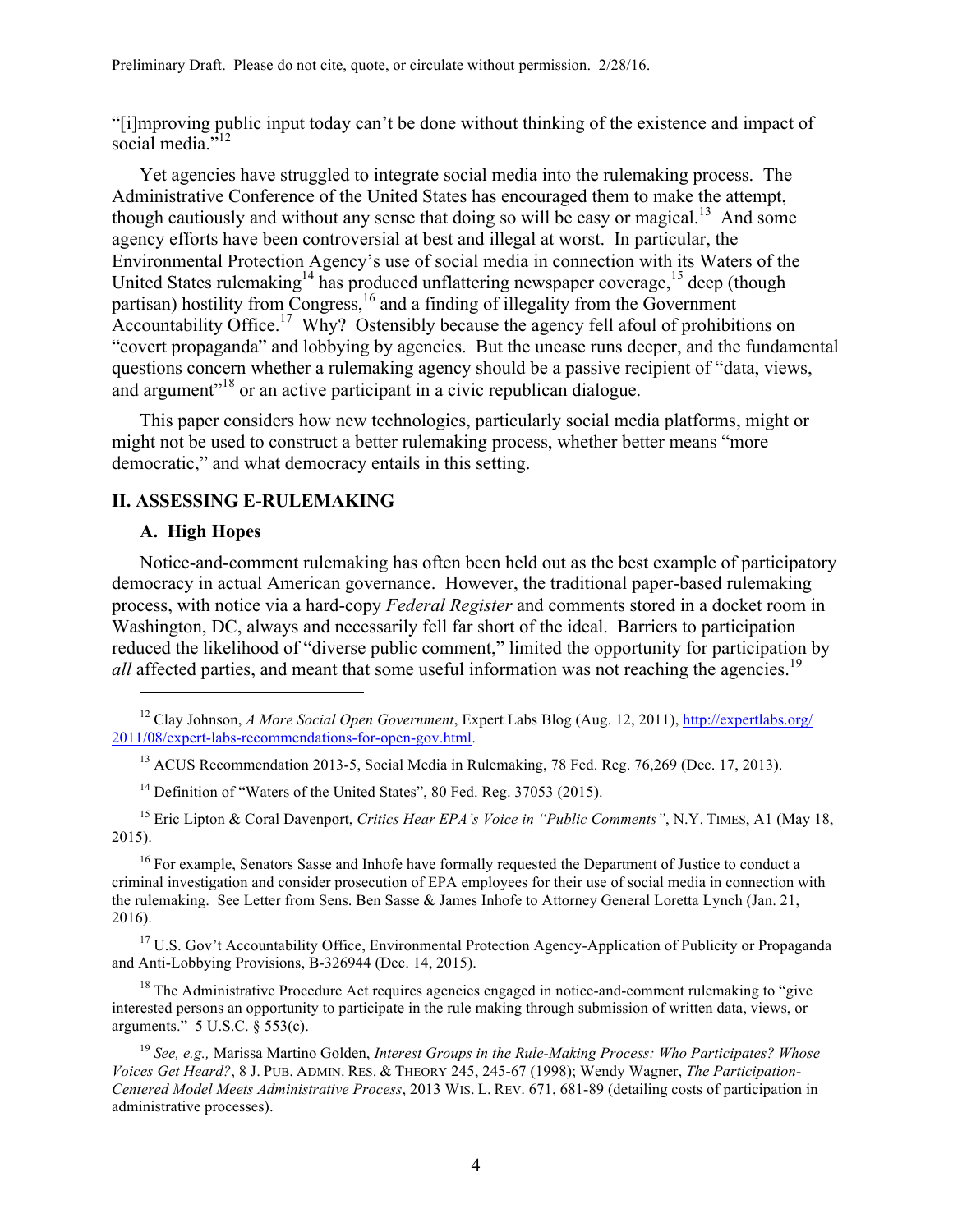Perhaps more important, the basic structure—a one-shot opportunity to submit comments prevented any real "*exchange* . . . between interested persons and the agency." And note what the D.C. Circuit does not even mention, *viz.* the possibility of "an exchange of

Electronic rulemaking was widely anticipated to mitigate these shortcomings. The expectation was that it would produce two basic changes in the way agencies write regulations and, by extension, the substance of the regulations ultimately adopted. First, the Internet massively reduces barriers to public participation in rulemaking. E-rulemaking was thus expected to open to all what had been a largely invisible insiders' game limited to sophisticated players blessed with access, funds, a Washington, DC presence, and good lawyers. Second, erulemaking promised to make the process more *dialogic*. Instead of a spoked wheel, with the agency at the hub and numerous isolated commenters sending their comments in to the center, all independent of one another, the online process seemed to invite reply periods, $2^{\circ}$  comments on comments, exchanges through different media, collaborative drafting—in short, a conversation, with genuine give and take. $^{21}$ 

The expectation was that these two changes would in turn have three significant benefits. First, and most prosaically, it would be more efficient. Agencies would have less paper to manage, and centralizing the process would bring economies of scale.

Second, and most grandly, by bringing in a wider range of participants, the process would be more "democratic." This assertion is often offered as self-evident; the more people participating in a process, the more democratic it is. But this claim requires some unpacking. Broad participation is not actually an end in itself, although agency staffers and commentators often treat it as one. Rather, the democratic value would seem to consist in (at least) three subsidiary values. (a) To the extent that agency rules reflect judgments about values or preferences rather than technical problems with right and wrong answers, they are arguably more legitimate if they reflect popular input. An agency decision that reflects what the public as a whole would do (or, perhaps, what the public as a whole would do if it were fully informed and thought about the problem conscientiously) is "democratic,"<sup>22</sup> and fuller participation is necessary, if not sufficient, for the agency to know what that is. (b) Broader popular participation will produce a more informed citizenry, which in turn will be able to hold political actors accountable through mechanisms *other than* participation in rulemaking. (c) Broader participation will produce greater buy-in regarding the resulting regulations, which in turn will lead to fuller and less costly compliance.

<sup>&</sup>lt;sup>20</sup> See, e.g., Neil Eisner, "Policy Direction & Management" (Center for the Study of Rulemaking, Mar. 16, 2005), available at http://www.american.edu/rulemaking/panel3\_05.pdf (Department of Transportation official endorsing reply periods and anticipating that they "will be tremendously increased as more agencies have electronic, internet-accessible dockets").

<sup>21</sup> Barbara H. Brandon & Robert D. Carlitz, *Online Rulemaking and Other Tools for Strengthening our Civil Infrastructure*, 54 ADMIN. L. REV. 1421, 1429-30, 1462-71 (2002); David Schlosberg et al., *Democracy and E-Rulemaking: Web-Based Technologies, Participation, and the Potential for Deliberation*, 4 J. INFO. TECH. & POL. 37, 49–51 (2007).

<sup>22</sup> See John M. de Figueiredo & Edward D. Stiglitz, *Democratic Rulemaking*, in THE OXFORD HANDBOOK OF LAW AND ECONOMICS (forthcoming) (suggesting two possible benchmarks against which to measure how "democratic" rulemaking is: "legislative matching" (i.e. how closely the rule matches what Congress would have done) and "electorate matching" (i.e. how closely the rule matches what the median voter would have done)).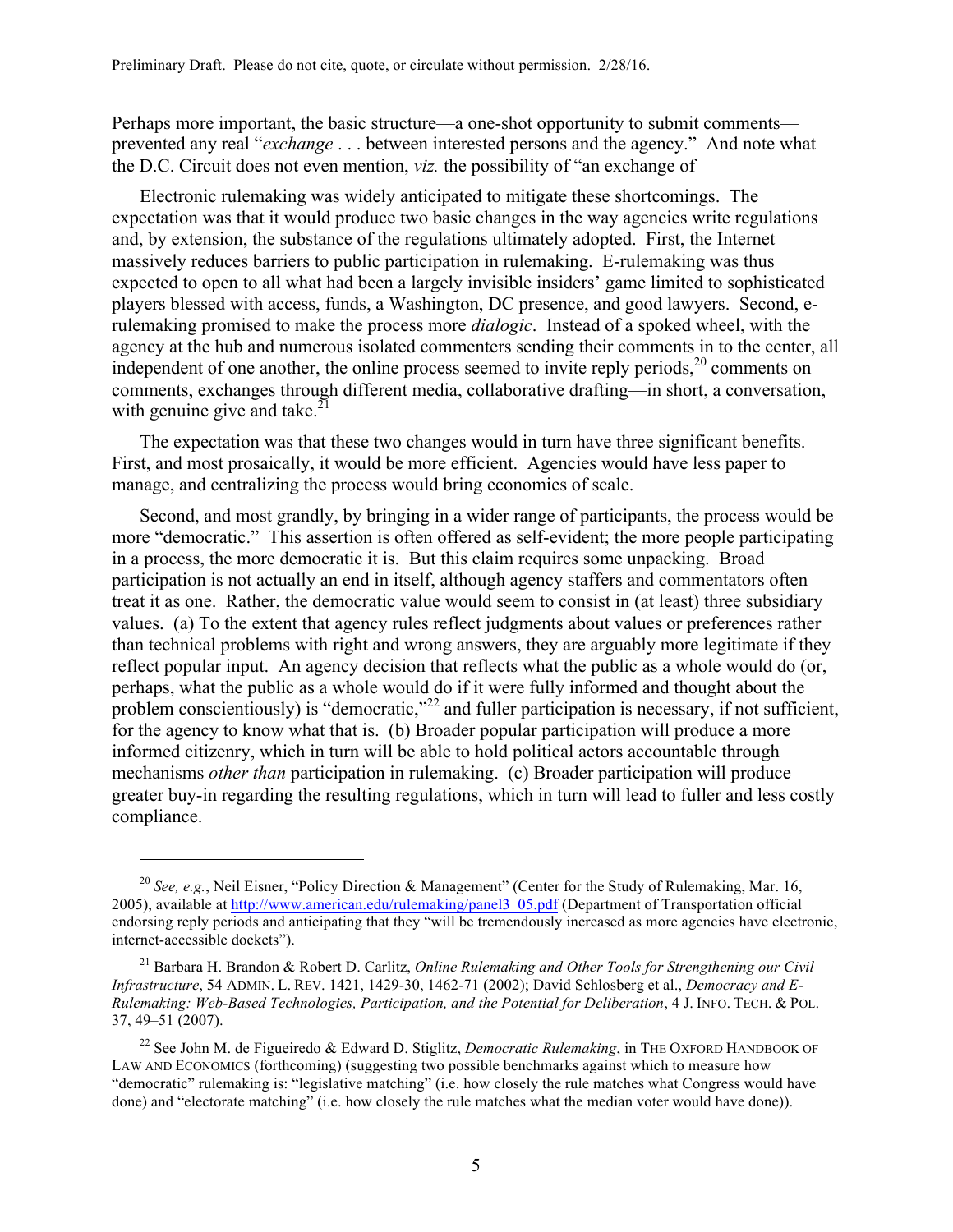The third anticipated value of broader and more dialogic participation was that it would, simply, produce better rules. This might happen for several reasons. For one thing, rulemakers would have access to more and better information. As Cary Coglianese wrote: "[T]he local sanitation engineer for the City of Milwaukee . . . will probably have useful insights about how new EPA drinking water standards should be implemented that might not be apparent to the American Water Works Association representatives in Washington, DC.<sup>223</sup> Here e-rulemaking optimists invoke, expressly or otherwise, a good deal of contemporary writing about "dispersed knowledge" and "the wisdom of crowds."<sup>24</sup> Second, e-rulemaking might produce better rules because the process would allow for a fuller vetting of public submissions. Having comments online and readily accessible could result in comments on comments, reply periods, or other exchanges that would test and refine public submissions in a way that does not occur when everyone submits directly, at the last minute, without the opportunity to see what others have submitted. $25$ 

### **B. Modest Improvements**

 $\overline{a}$ 

E-Rulemaking is indisputably an improvement over the paper-based process it replaced. First, it is easier to submit a comment. This is a plus; it is hardly a transformation. Printing out and mailing a document is not that hard either.

Much more important is the ready availability of materials contained in the rulemaking docket. Having that material available online improves the ability of commenters to review and respond to it more effectively, and this can only be a good thing. The point is not just that the new regime is more efficient, though it is that.<sup>26</sup> It also makes for higher quality comments. No

Memorandum on Transparency and Open Government, 74 Fed. Reg. 4685, 4685 (Jan. 21, 2009).

 $^{25}$  Other enumerations of expected benefits of more open and inclusive policymaking are possible. Consider this overlapping but slightly different list:

- Greater trust in government.
- Better outcomes at less cost.
- Higher compliance.
- Ensuring equity of access to public policy making and services.
- Leveraging knowledge and resources.
- Production of more innovative solutions.

 $26$  The Federal Docket Management System reportedly saved the government \$30 million over five years when compared to paper-based docketing. Office of Mgmt. & Budget, Exec. Office of the President, Report to Congress

<sup>23</sup> Cary Coglianese, *Weak Democracy, Strong Information: The Role of Information Technology in the Rulemaking Process*, *in* GOVERNANCE AND INFORMATION TECHNOLOGY: FROM ELECTRONIC GOVERNMENT TO INFORMATION GOVERNMENT 101, 117 (Viktor Mayer-Schonberger & David Laze eds., 2007).

 $24$  As President Obama put it on his first day in office:

Knowledge is widely dispersed in society, and public officials benefit from having access to that dispersed knowledge. Executive departments and agencies should offer Americans increased opportunities to participate in policymaking, and to provide their Government with the benefits of their collective expertise and information.

ORGANISATION FOR ECONOMIC CO-OPERATION AND DEVELOPMENT, DIRECTORATE FOR PUBLIC GOVERNANCE AND TERRITORIAL DEVELOPMENT, FOCUS ON CITIZENS: PUBLIC ENGAGEMENT FOR BETTER POLICY AND SERVICES 23-24 (2009).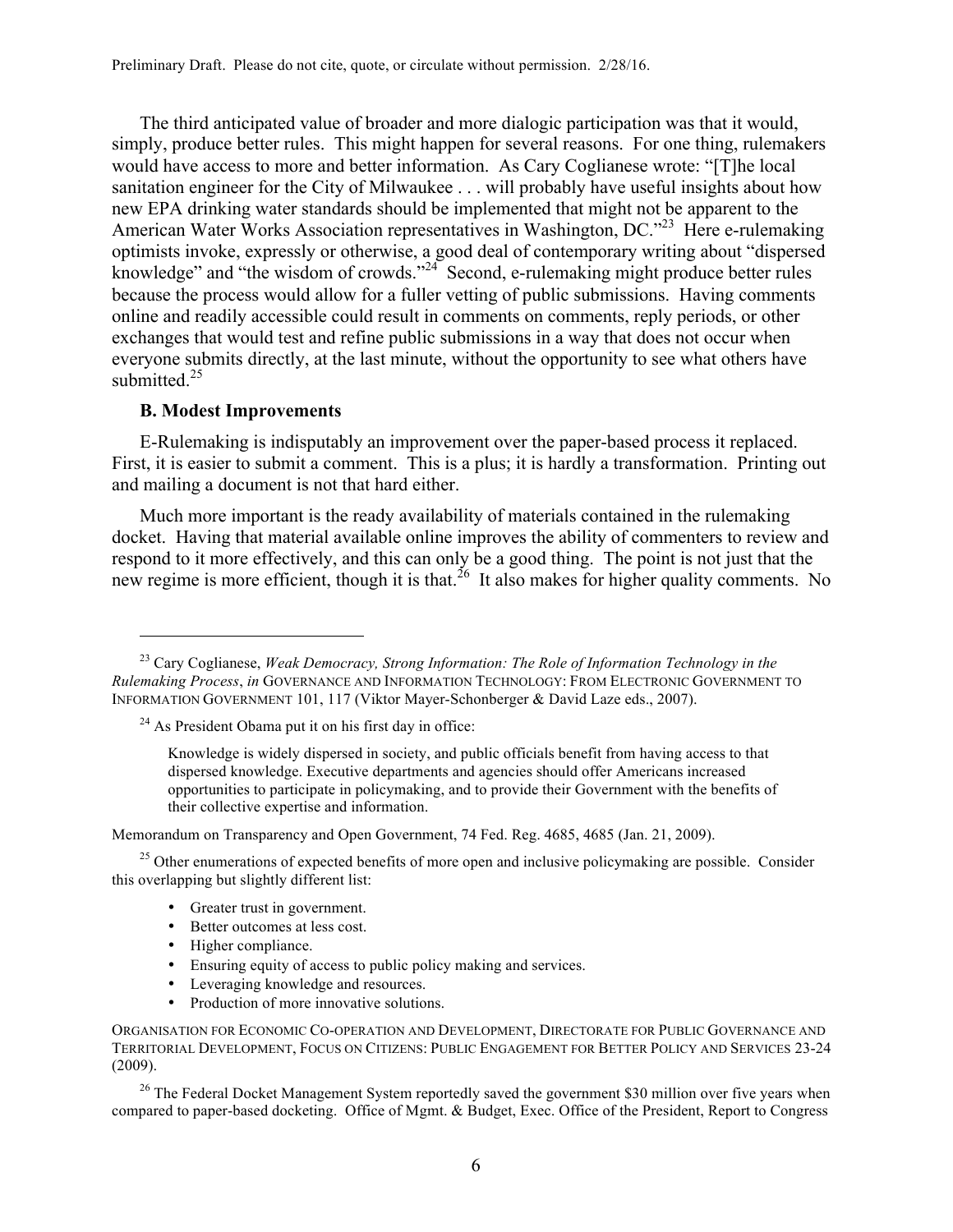one has *proved* this, but it is supported by a survey of agency staff by Jeffrey Lubbers<sup>27</sup> and informal conversations, and it is what one would expect.

Widely available rulemaking dockets are of use to others besides commenters. Rulemaking dockets contain a lot of good stuff. One of the things that regulations.gov has made steady and impressive progress on over the years is making it easier to find material on its site. One major breakthrough was full-text searching. In 2012 the site introduced a set of Application Programming Interfaces (APIs) to enable third parties to search and retrieve material on the regulations.gov site. The enhanced availability of rulemaking materials is not an aspect of notice-and-comment rulemaking per se, and for present purposes it suffices just to note the expansive literature on the utility of making government-held information widely available.<sup>28</sup>

In addition, an online docket makes it easier for the agency staff to do *its* job. No one has to worry that something has been checked out, more than one person can use a document at a time, people stay out of each other's way.29 And the docket is available to agency staff who do not work at headquarters. $30$ 

# **C. No Transformation**

<u>.</u>

While the *mechanics* of notice-and-comment rulemaking have changed, and very much for the better, the *nature* of the rulemaking process remains essentially what it was before the move online. E-rulemaking's grander anticipated benefits have not yet come to pass.<sup>31</sup> With isolated exceptions, there has not been a huge outpouring of lay comments.<sup>32</sup> Moreover, though the

<sup>27</sup> See Jeffrey S. Lubbers, *A Survey of Federal Agency Rulemakers' Attitudes About E-Rulemaking, 62 ADMIN.* L. REV. 451 (2010). Lubbers asked agency staff about sixteen activities that e-Rulemaking might have made easier or harder a compared to a paper-based process. Strikingly, respondents reported that *each* of the sixteen tasks had become easier. The second highest of the sixteen was: "disseminate information relevant to the agency's proposed rulemaking (e.g., studies, economic analyses, legal analyses), so as to generate more informed commenters." *Id.* at 461.

<sup>28</sup> *See, e.g.,* Jerry Brito, *Hack, Mash, and Peer: Crowdsourcing Government Transparency*, 9 COLUM. SCI. TECH. L. REV. 119 (2008); David Robinson et al., *Government Data and the Invisible Hand*, 11 YALE J.L. & TECH. 160 (2009); Richard Thaler, *This Data Isn't Dull. It Improves Lives,* N.Y. TIMES, March 13, 2011, at B5.

 $^{29}$  Indeed, the task that scored highest in the Lubbers survey—i.e., the task for which there was the highest level of agreement that it had been made easier by the move on-line—was: "Coordinate the rulemaking internally by allowing many people to look at the same rulemaking docket without getting in each others' way." Lubbers, *supra*  note 27, at 461.

 $30$  A Department of Transportation staffer reports that in the bad old days "one DOT organization found it necessary to fly a staff member from Boston to Washington, D.C., several days each week just to locate and review docketed material housed throughout the nine separate docket offices." Christine Meers, *Taking Government to the People* (unpublished manuscript), *quoted in* Thomas C. Bierle, *Discussing the Rules: Electronic Rulemaking and Democratic Deliberation* 14 (April 2003) (Resources for the Future Discussion Paper 03-22), *available at* http://ageconsearch.umn.edu/bitstream/10681/1/dp030022.pdf.

<sup>31</sup> Useful overviews include Cary Coglianese, *Enhancing Public Access to Online Rulemaking Information*, 2 MICH. J. ENVTL. & ADMIN. L. 1 (2012) [hereinafter *Coglianese Report*]; *Rulemaking 2.0*, *supra* note 10, at 417-19.

<sup>32</sup> Cary Coglianese, *Citizen Participation in Rulemaking: Past, Present, and Future*, 55 Duke L.J. 943, 952-58 (2006).

on the Benefits of the E-Government Initiatives 10 (2010), *available at* http://www.whitehouse.gov/ sites/default/files/omb/assets/egov\_docs/FY10\_E-Gov\_Benefits\_Report.pdf.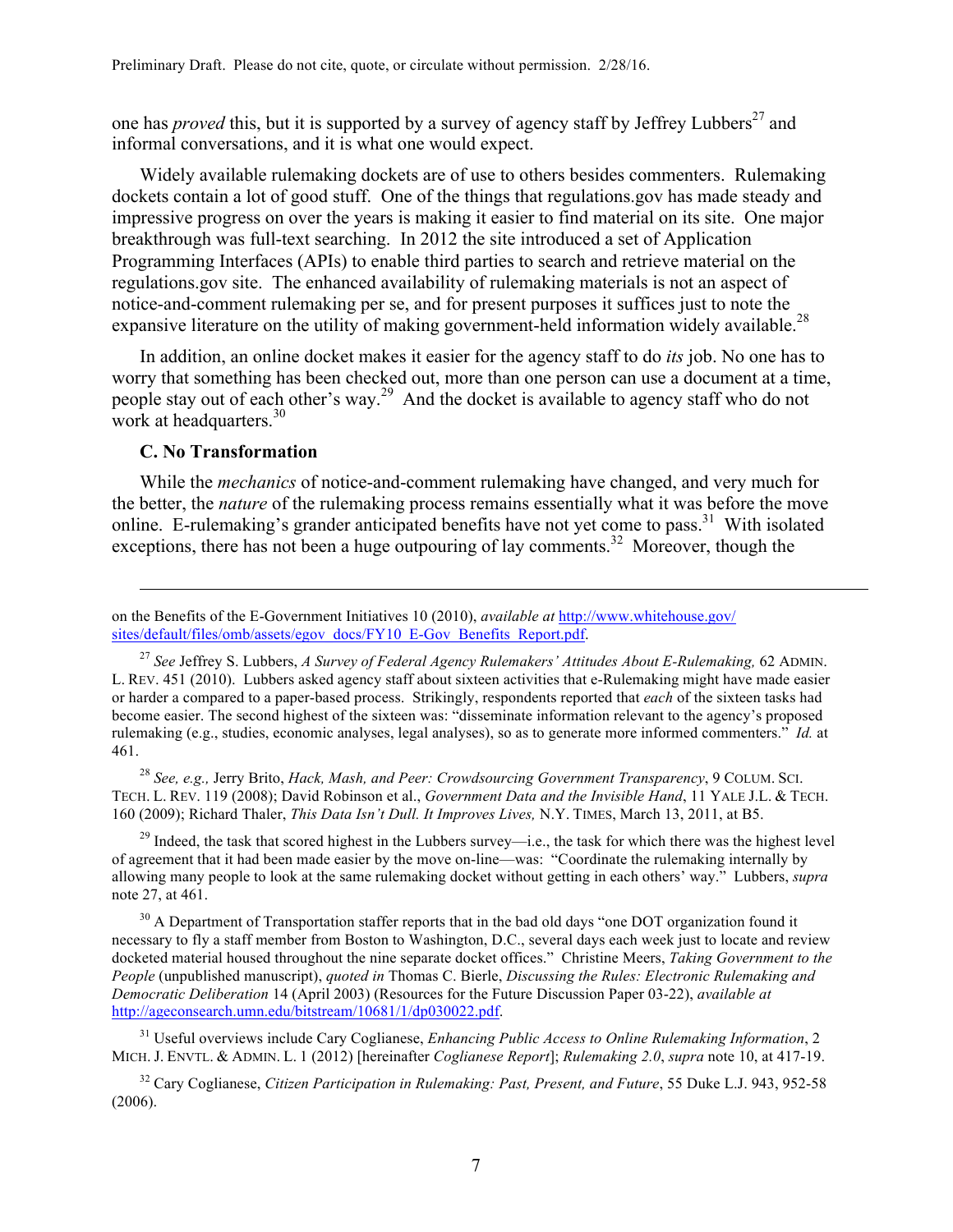Preliminary Draft. Please do not cite, quote, or circulate without permission. 2/28/16.

matter is disputed, lay comments have by and large not been especially helpful or influential. Few people are aware of the opportunity; of those who are, few bother to participate; and few of those who participate manage to submit something useful or persuasive. Some simply assert a bottom line.<sup>33</sup> Some reflect engagement and sincerity, but do not actually say anything.<sup>34</sup> Some are informed and intelligent, but just do not tell the agency anything it does not already know.<sup>35</sup> Some urge the agency to take an alternative approach that is not within its authority.<sup>36</sup> And, of course, as one would predict based on reading other on-line comments sections, many are really, really angry and abusive.<sup>37</sup> What lay comments generally *fail* to do is provide agency staff what

 $33$  For example, these two comments, reprinted here in their entirety (as are those in the following footnotes). "Please DO NOT allow smoking of electronic cigarettes on aircraft." DOT-OST-2011-0044-0335. "regulate". FSOC-2010-0002-1094 (regarding the Volcker rule) (capitalization and punctuation, or lack thereof, in the original).

<sup>34</sup> "I am very sure that the effects will pronounced more on both sides but i guess it is debatable. It will be interesting to see what others' view point is on the electronic reporting effects on the public and the government." http://www.regulations.gov/exchange/node/509 (regarding the effects on state and local governments of requiring mandatory electronic reporting as part of water pollution permits). "Technology is a dual edged sword and could work to our advantage or disadvantage depending on the level of responsibility that we have when we use it.", http://www.regulations.gov/exchange/node/65 (same, in response to a quite focused question about what specific technologies governments would need in order to received electronically reported information).

<sup>35</sup> "The rocky mountain wolf is still recovering across a broader range, I think delisting in distinct places (e.g., Wyoming) will limit if not derail this process." FWS-R6-ES-2011-0039-1316 (delisting wolf under Endangered Species Act). "I urge you to make the interim ban on texting by drivers of commercial trucks and buses permanent. It's bad enough that cell phone usage is allowed. Texting has to be outlawed permanently. Control of large vehicles cannot be maintained if the driver does not keep his/her eyes on the road all the time." FMCSA-2010-0029-0005 (regarding proposed ban on texting while driving a commercial vehicle).

36

 $\overline{a}$ 

Dear EPA,

I support the proposed new rules that would increase national fuel economy standards to 54.5 miles per gallon by the year 2025 and I commend the Obama administration for continuing to pursue strong, clean vehicle standards that will reduce our dangerous dependence on oil and cut global warming pollution, while creating much-needed jobs and saving drivers money at the pump. Additionally, these landmark standards remind us of the valuable role that the federal government can play in strengthening the economy and protecting the planet. We cannot afford to delay in confronting the threats of climate change and our dangerous oil dependence. I urge you to finalize the strongest possible standards free of harmful loopholes.

In addition, Mr. President, I ask you to take steps or measures to get the ball rolling on alternate sources of energy, such as solar power. The United States has always been a leader in research and development of new technologies, and there is no reason why our country should or even consider relinquishing that leadership. You have said that it will create new jobs, and I think that it makes all the sense in the world. The Chinese must not eat our breakfast, lunch, dinner, much less pie and coffee.

Thank you, Mr. President.

EPA-HQ-OAR-2010-0799-2422 (regarding automobile fuel economy standards)

 $^{37}$  MORONS, MORONS - PLEASE PAY ATTENTION - KILLING 90% OF THE WOLVE POPULATION DISRUPTS THE ECO SYSTEM AS WE KNOW IT. JUST LIKE FRACKING IS CAUSING EARTHQUAKES AND GLOBAL WARMING, SO IS KILLING NATURES PREDATORS. FOR ALL THE MORONS IN GOVERNMENT - THIS IS NOT THE ONLY SOLUTION - GET YOUR HEADS OUT OF YOUR ASSES AND COME UP WITH AN INTELLIGENT SOLUTION. STUPID! STUPID! STUPID!!!! VIRTUALLY EVERY ONE IN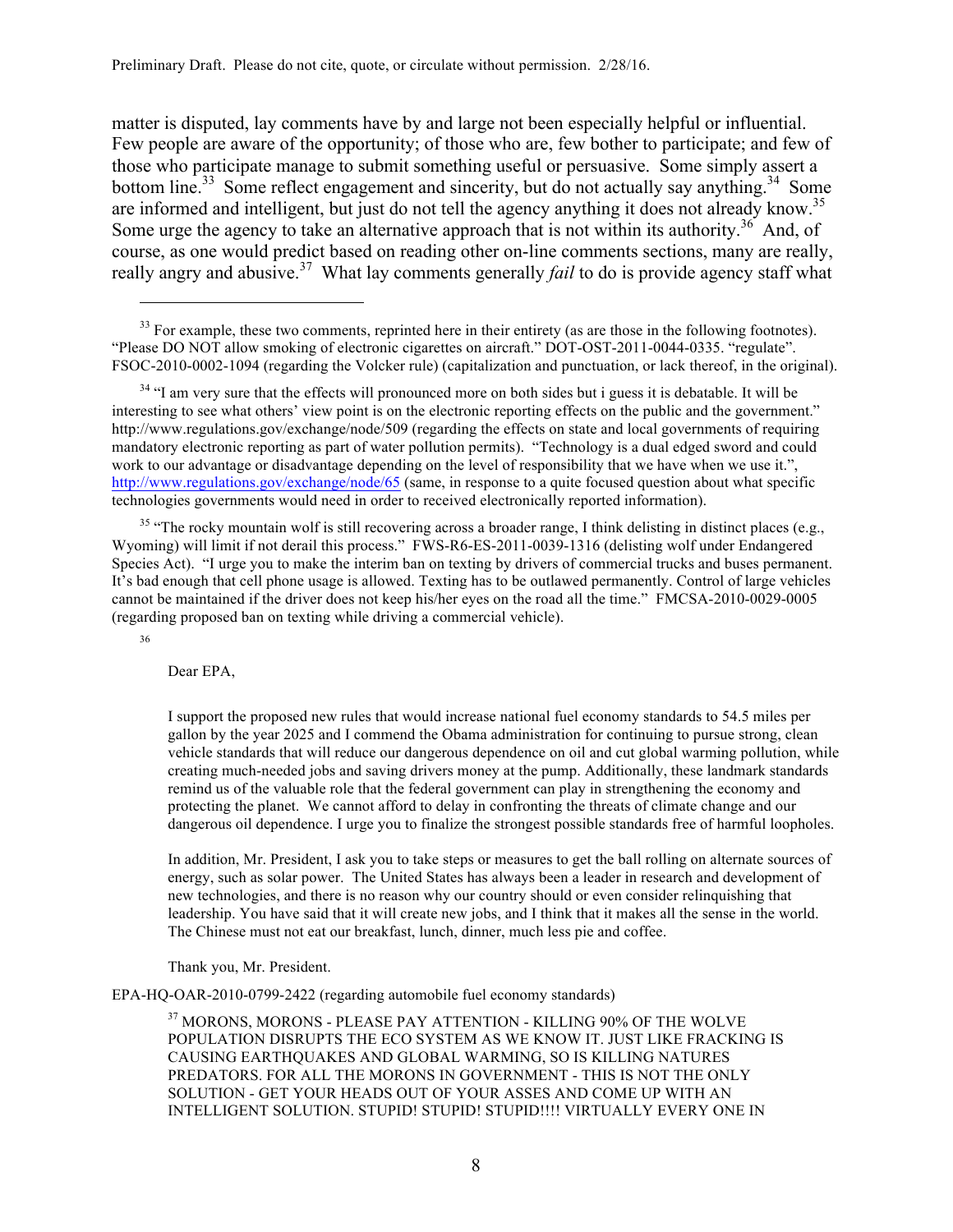they most need: concrete examples, specific alternatives to the proposal, an awareness of statutory limitations, hard data or actual experience, and direct responses to specific questions the agency has asked. $38$ 

Finally, in those rulemakings that have generated extensive lay participation (a distinct minority) the comments have been dominated by duplicative submissions resulting from organized "astroturf" campaigns. Tens or hundreds of thousands of near-identical submissions are a testament to the costlessness of submitting a comment. But such "click-through democracy," in Stuart Shulman's phrase, may be a "harbinger[] of a slide into a technological arms race predicated on plebiscite-style governance."39 Even e-rulemaking's greatest enthusiasts acknowledge that "the digitization of citizen participation practices has not worked well. . . . Online participation has thus evolved into 'notice and spam' rather than notice and comment."<sup>40</sup>

Not surprisingly, then, almost all observers have concluded that lay comments generally and mass comments in particular have not been influential. Agencies "occasionally acknowledge the number of lay comments and the sentiments they express [but] they very rarely appear to give them any significant weight."<sup>41</sup> Rulewriters do not value such submissions and may resent and deride them $42$ 

In short, lay participation has shown isolated increases in quantity. But that increase has been haphazard, manipulated, uninformed, and largely unhelpful to rulewriters. As for the traditional, sophisticated participants, they are doing what they have always done. Their

#### GOVERNMENT IS PLAIN STUPID WITH NO COMMON SENSE TO FIX OUR NATIONS' PROBLEMS.

FWS-R6-ES-2011-0039-2221.

<u>.</u>

<sup>38</sup> *See, e.g.,* Mariano-Florentino Cuéllar, *Rethinking Regulatory Democracy*, 57 ADMIN. L. REV. 411, 443 (2005) (noting that "individual commenters came across as being angry and exasperated," "failed to understand the distinction between the regulation and the statute," and rarely offered "anything remotely resembling a concrete proposal"). Cuellar identified five criteria for what makes rulewriters take comments seriously:

(a) Did the commenter distinguish the regulation from the statutory requirements?; (b) Did the commenter include at least a paragraph of text providing a particular interpretation of, and indicating an understanding of, the statutory requirement?; (c) Did the commenter propose an explicit change in the regulation provided in the notice of proposed rulemaking (NPRM)?; (d) Did the commenter provide at least one example or discrete logical argument for why the commenter's concern should be addressed?; and (e) Did the commenter provide any legal, policy, or empirical background information to place the suggestions in context?

*Id.* at 431. Not surprisingly, lay commenters generally compare poorly with ones with professional training on these criteria. For a study of an individual rulemaking reaching similar conclusions, see Kimberly D. Krawiec, *Don't "Screw Joe the Plummer": The Sausage-Making of Financial Reform*, 55 ARIZ. L. REV. 53 (2013).

<sup>39</sup> Stuart W. Shulman, *Click-Through Democracy*, 20 USA SERVS. INTERGOVERNMENTAL NEWSLETTER 42, 42 (2007).

<sup>40</sup> NOVECK, *supra* note 11, at 138.

<sup>41</sup> Nina A. Mendelson, *Rulemaking, Democracy, and Torrents of E-Mail*, 79 GEO. WASH. L. REV. 1343, 1343, 1346, 1363-64 (2011).

<sup>42</sup> David Schlosberg et al., *Deliberation in E-Rulemaking? The Problem of Mass Participation*, in ONLINE DELIBERATION: DESIGN, RESEARCH, AND PRACTICE 133, 143 (Todd Davies & Seeta Peña Gangadharan eds., 2009); Mendelson, *supra* note 41, at 1363.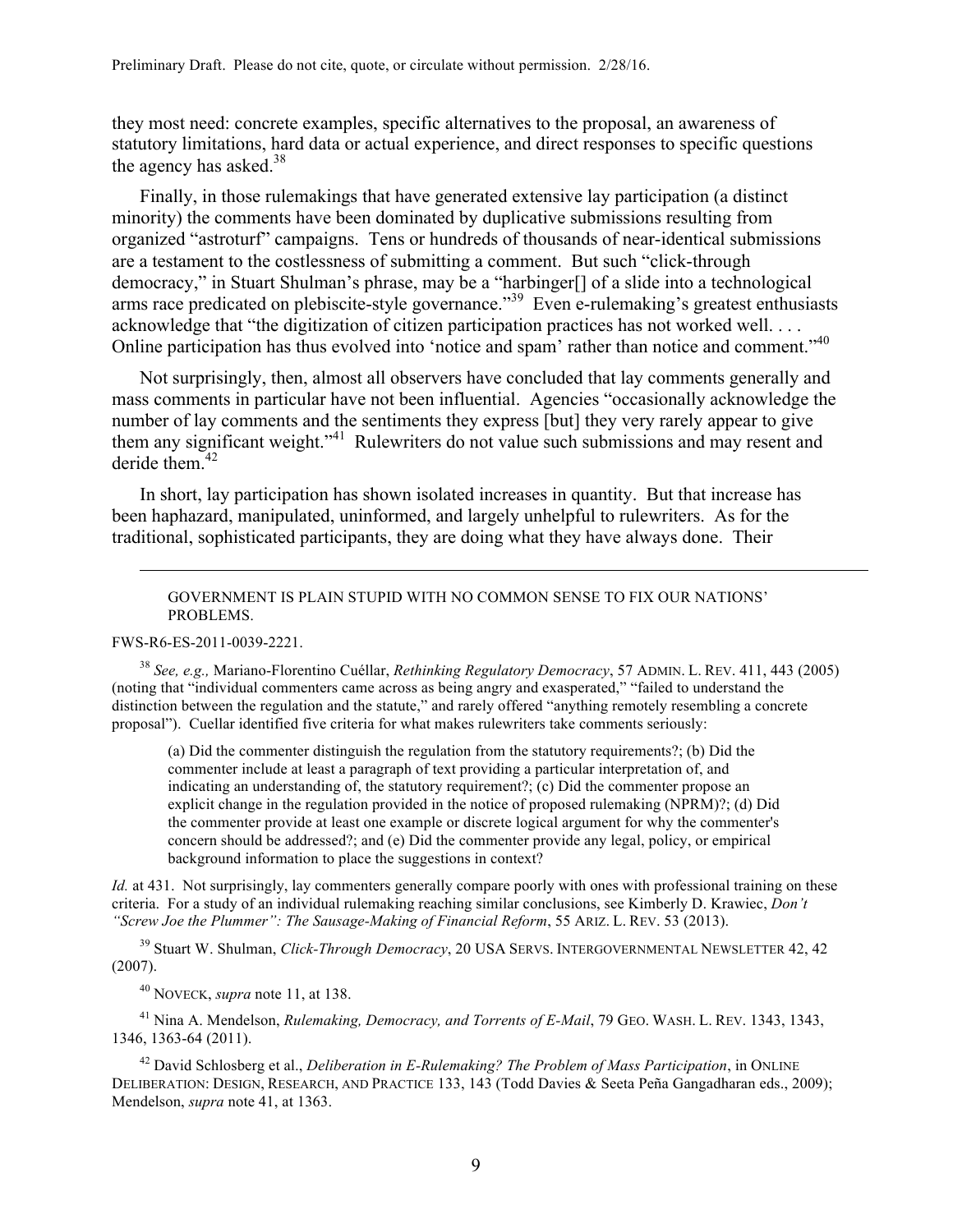comments are lengthy, well-researched, often prepared by counsel, and generally submitted right at the close of the comment period. (The last-minute submission is generally seen as being in part just a function of human nature, but also the result of the desire to avoid subjecting one's comments to review and critique by other commenters.<sup>43</sup>) The fact that the comments are posted on-line or attached to an email is no real change at all.

In addition, e-rulemaking has not proven more dialogic or collaborative than the traditional paper process. The FCC makes use of reply or rebuttal comment periods as a matter of course.<sup>44</sup> But the FCC largely stands alone. Use of reply periods remains quite rare and, strikingly, has not significantly increased with the move of rulemaking on-line.<sup>45</sup> Commenters still write their comments in isolation and most submit them right before the deadline; the agency still responds only in the preamble to the final rule. Instead of providing a shared venue for collaboration and discussion, electronic rulemaking, in Peter Shane's incisive description, "resembles a global suggestion box, appended to an electronic library.<sup>46</sup>

#### **III. THE PROMISE OF WEB 2.O**

 $\overline{a}$ 

The experience with e-rulemaking to date invites an obvious question: might the promise of e-Rulemaking be more fully realized through use of other technologies? In particular, could agencies use social media to improve the rulemaking process? Since e-rulemaking began in earnest, the Internet has been transformed by so-called "Web 2.0" technologies. That term means different things to different people, but the core concept is that while Web 1.0 consisted of static websites and repositories from which users could retrieve information, Web 2.0 involves interaction, collaboration, the uploading of user-created content. In short, Web 2.0 is characterized by just the sort of activity that e-rulemaking was anticipated to produce but generally has not.

The essential features of social media (or, what are generally seen as essentially synonyms, "social technologies" or "social networking") are usually understood to include:

- the ability to support two-way social interactions in real time;
- the ability to allow creation and exchange of user-generated content ("UGC"); and
- easy and low-cost accessibility by large numbers of people without specialized skills or training.

The best-known social media platform is Facebook, familiar to just about everyone. Facebook has roughly 165 million users (about 130 million daily active users) in the United

<sup>43</sup> Steven J. Balla, *Public Commenting on Federal Agency Regulations: Research on Current practices and Recommendations to the Administrative Conference of the United States* 30-33 (March 15, 2011), *available at*  http://www.acus.gov/sites/default/files/COR-Balla-Report-Circulated.pdf.

<sup>&</sup>lt;sup>44</sup> FCC Rules of Practice, 47 C.F.R. § 1.415(c) ("A reasonable time will be provided for filing comments in reply to the original comments, and the time provided will be specified in the notice of proposed rulemaking.").

<sup>45</sup> Steven J. Balla, Public Commenting on Federal Agency Regulations: Research on Current Practices and Recommendations to the Administrative Conference of the United States 9-10 (2011).

<sup>46</sup> Peter M. Shane, *Turning GOLD into EPG: Lessons from Low-Tech Democratic Experimentalism for Electronic Rulemaking and Other Ventures in Cyberdemocracy*, in ONLINE DELIBERATION: DESIGN, RESEARCH, AND PRACTICE 149, 154 (Todd Davies and Seeta Peña Gangadharan eds. 2009).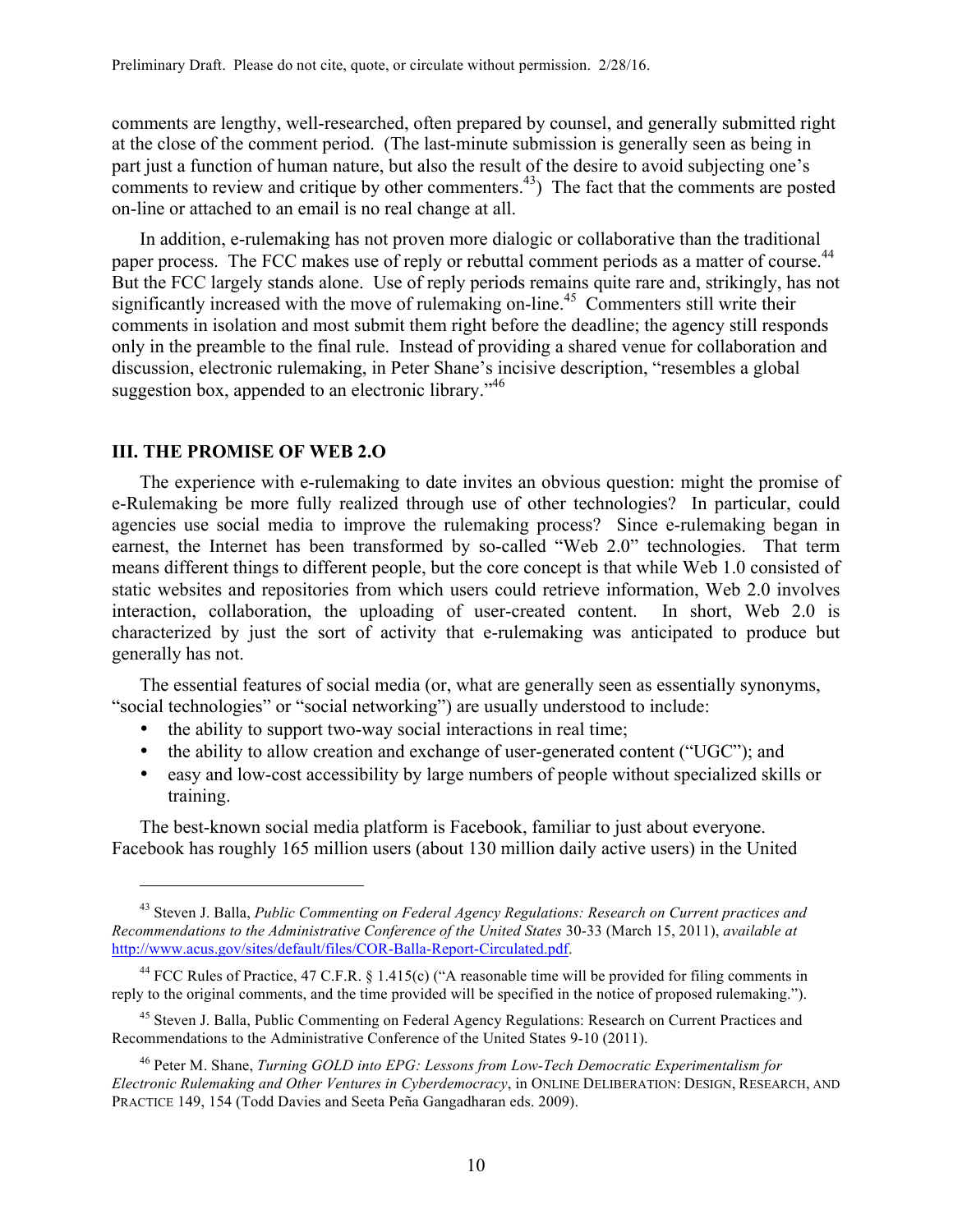States and over 1.5 billion users worldwide. Users go to the site to communicate with friends, sharing photos, information, and links to websites of interest. Everything of interest on the site is there because a user put it there—the content is user-generated—and the experience is defined by its interactive, communicative nature. Other examples include similar social networking sites, such as Google+; blogs; microblogs, of which Twitter is the dominant example; file or photosharing sites, such as Flickr or Instagram; wikis, which allow unlimited number of individuals to contribute to or edit text; and mechanisms for voting or ranking specific items, such as IdeaScale or Reddit.

# **A. The Appeal of Social Media for Rulemaking**

Recall the ways in which e-Rulemaking has fallen short of its original vision: barriers to effective participation remain high because members of the public remain largely unaware and uninformed about the process and particular rulemakings and do not know how to make useful contributions, there is no back-and-forth among commenters or between commenters and the agency, and the process remains largely sealed off from the public at large. Social media tools seem, at least on the surface, to offer a solution to exactly those problems.

First, quite simply, social media sites are the places in the virtual world where the most people can be found. As one leading academic researcher and social media enthusiast writes:

So how do you [i.e. government] expand th[e] pool of participation? How do you collect input from those who may feel marginalized or are simply too busy to invest the time needed to attend a council meeting or other forum? . . . Traditional websites are not the answer . . . [R]elying on an online survey on your agency's own website is like putting a shining billboard on a backcountry road. It's pointless! You need to move the message and the debate to a forum where the people are. Enter Government 2.0.<sup>47</sup>

Second, social media allows interaction and dialogue. In contrast to the "one-to-many" nature of traditional media, and the "many-to-one" nature of traditional avenues of public comment and input, social media holds the promise of collaborative discussion among the many.<sup>48</sup>

Third, a defining characteristic of social media is that the users create most or all of the content. If the goal is seriously to hear, and learn, from public submissions, then agencies need to use tools that fully enable and encourage submissions, with low barriers to participation and an openness to varying types and formats.

Given these characteristics, social media has obvious potential value as a way of increasing effective public participation in rulemaking. In principle, social media platforms should be the best available tools for outreach and informing potential commenters about the existence and nature of agency rulemakings. They could also be an avenue by which the agencies "give interested persons an opportunity to participate in the rulemaking through submission of written

 $^{47}$  Ines Mergel & Bill Greeves. Social Media in the Public Sector Field Guide: Designing and IMPLEMENTING STRATEGIES AND POLICIES 14-15 (2013).

<sup>48</sup> *Id.* at 4.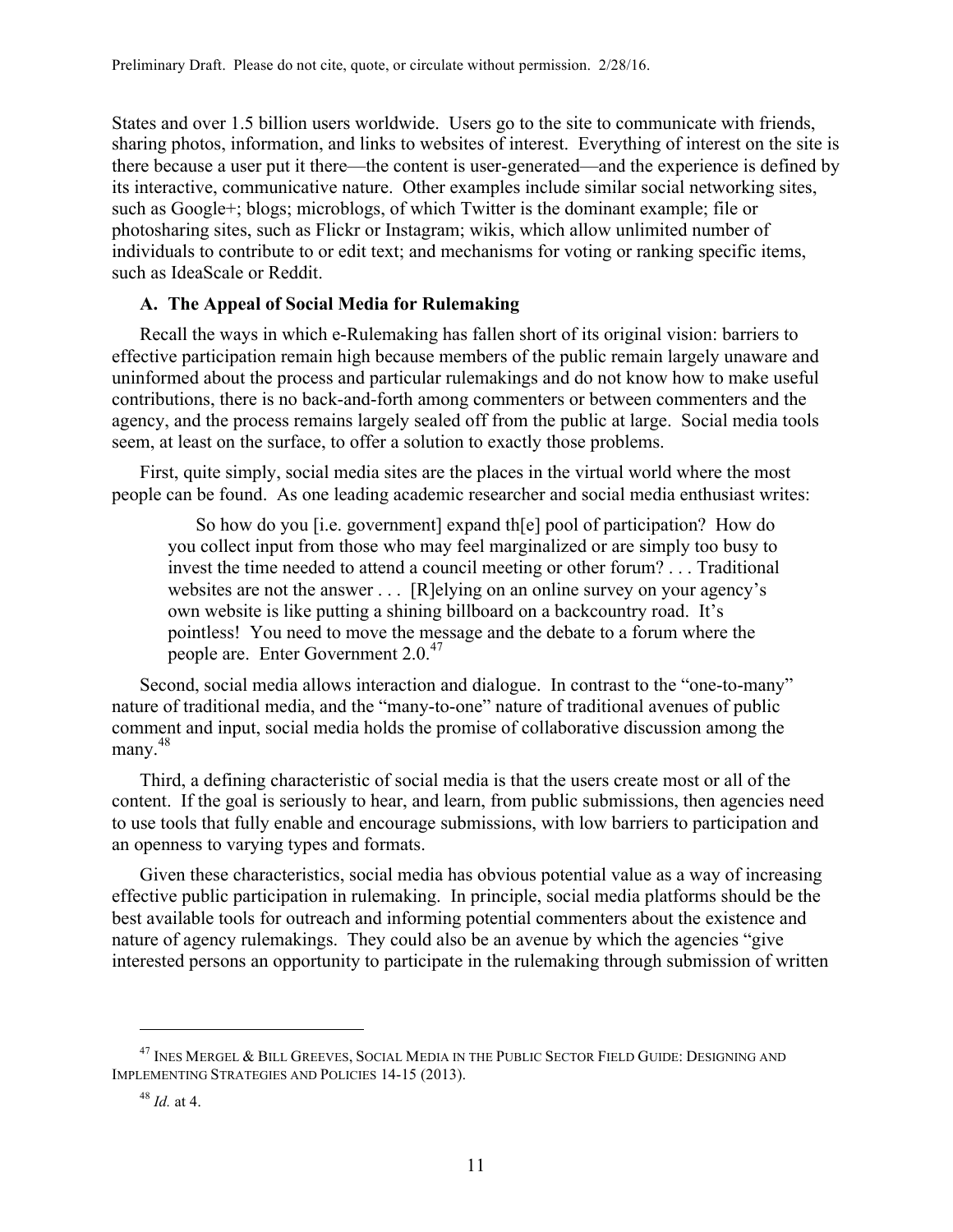data, views, or arguments,"<sup>49</sup> i.e. accept comments on a proposed rule. In addition, agencies are in search of input both in the rule development stage and in the post-promulgation stage.

One could imagine, then, a brave new world of rulemaking In this new world, made possible by social media platforms, extensive discussions would take place among stakeholders and between the agency and interested persons. Agencies might make open-ended calls for suggestions and ideas (prior to an NPRM and during the comment period), which are then ranked by the multitudes, with the best rising to the top. Comments, too, would be sorted by quality through "likes" and "dislikes." Factfinding could be crowdsourced; the dispersed knowledge of the people gathered in a broad public process. The drafting of comments – indeed, the drafting of regulations themselves! – would be done collaboratively by wiki. And, of course, other innovations no one has thought of yet.

# **B. Federal Agencies' Embrace of Social Media**

As the public has gravitated toward social media, government agencies at the local, state, and federal level have not been far behind, embracing social media with remarkable enthusiasm in non-rulemaking settings.<sup>50</sup> Indeed, the enthusiasm and extent of this activity belies agencies' reputation as risk-averse, slow to change, and nervous about transparency.

The turn to social media has been given a strong push by the Obama Administration's emphasis on transparency and openness. Clearly drawing on recent interest in "crowdsourcing," officials from the President down have expressed a desire to tap into the "dispersed knowledge of the American people." This aspiration is at the heart of President Obama's much-invoked Open Government Memorandum, issued on the first day of his presidency:

**Government should be participatory**. Public engagement enhances the Government's effectiveness and improves the quality of its decisions. Knowledge is widely dispersed in society, and public officials benefit from having access to that dispersed knowledge. Executive departments and agencies should offer Americans increased opportunities to participate in policymaking and to provide their Government with the benefits of their collective expertise and information. Executive departments and agencies should also solicit public input on how we can increase and improve opportunities for public participation in Government.<sup>51</sup>

 $\overline{a}$ 

<sup>51</sup> Transparency and Open Government: Memorandum for the Heads of Executive Departments and Agencies, 74 Fed. Reg. 4685 (Jan. 26, 2009), *available at* https://www.federalregister.gov/articles/2009/01/26/E9- 1777/transparency-and-open-government. OMB Director Peter Orszag's Open Government Directive, issued in December 2009 pursuant to the Memorandum, sounded the same theme: "Participation allows members of the public to contribute ideas and expertise so that their government can make policies with the benefit of information that is widely dispersed in society." Office of Mgmt. & Budget, Exec. Office of the President, Memorandum for the Heads of Executive Departments and Agencies: Open Government Directive (Dec. 8, 2009), *available at* http://www.whitehouse.gov/sites/default/files/omb/assets/memoranda\_2010/m10-06.pdf. *See also* Open Gov. Partnership, National Action Plan for the United States of America 1, 9 (Sep. 20, 2011).

 $49$  5 U.S.C. § 553(c).

<sup>50</sup> For a very general overview, see John T. Snead, *Social Media Use in the U.S. Executive Branch*, 30 GOV'T INFO. Q. 56 (2013) (reporting that most federal agencies do use social media).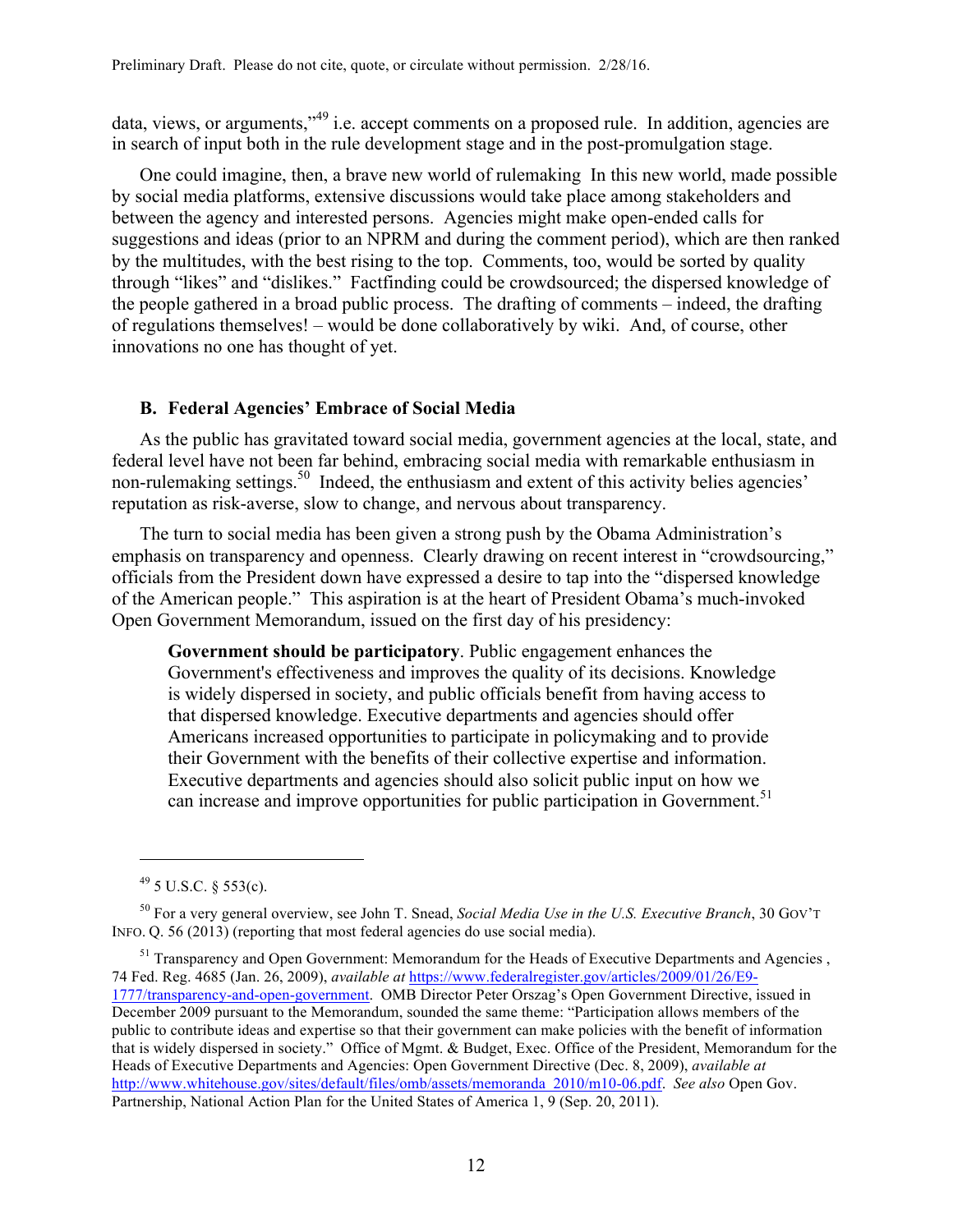The memorandum does not mention rulemaking as such, but it is one of the most obvious settings in which agencies can offer citizen "opportunities to participate in policymaking."

There are currently an estimated 6,000 federal government social media accounts across dozens of different platforms. 52 Twitter and Facebook dwarf all others; followed by YouTube and Flickr; followed by much smaller numbers of a dozen or so other platforms. GSA has negotiated federal terms of service with 88 different social media platforms.<sup>53</sup> A "Social Media Community of Practice," which dates to June 2012, brings together more almost 1000 federal social media managers at more than 160 different agencies.<sup>54</sup> A 2010 GAO report found that 22 of 24 "major" federal agencies had a presence on YouTube, Facebook, and/or Twitter<sup>55</sup>; a year later, the number was up to  $23^{56}$ ; it is now 24 out of  $24^{57}$ . Blogs, Flickr pages, and other undertakings are also common.<sup>58</sup> So, for example, the Environmental Protection Agency maintains

- 24 Twitter feeds from agency headquarters;
- 13 Twitter feeds from regional offices;
- 15 Facebook pages from headquarters;
- 16 Facebook pages from regional offices;
- $\bullet$  10 blogs;

 $\overline{a}$ 

- An Instagram account;
- A YouTube channel;
- A Flickr photostream;
- A page on Google+;

<sup>53</sup> http://www.digitalgov.gov/resources/negotiated-terms-of-service-agreements/

<sup>54</sup> http://www.digitalgov.gov/communities/social-media/

<sup>55</sup> U.S. GOV'T ACCOUNTABILITY OFFICE, GAO-10-872T, CHALLENGES IN FEDERAL AGENCIES' USE OF WEB 2.0 TECHNOLOGIES (2010). A contemporaneous but less thorough report from the National Archives and Records Administration also describes extensive social media by six agencies. NARA, Nat'l Records Mgmt. Program, *A Report on Federal Web 2.0 Use and Record Value* (2010).

<sup>56</sup> U.S. GOV'T ACCOUNTABILITY OFFICE, GAO-11-605, FEDERAL AGENCIES NEED POLICIES AND PROCEDURES FOR MANAGING AND PROTECTING INFORMATION THEY ACCESS AND DISSEMINATE (2011). The outlier was the Nuclear Regulatory Commission.

 $57$  The NRC still does not have a Facebook page; it does, however, maintain a Twitter feed, a blog, and a YouTube channel.

<sup>58</sup> Cary Coglianese's December 2011 report to the Administrative Conference, *Federal Agency Use of Electronic Media in the Rulemaking Process*, found that of the 90 agency websites reviewed, 55 had an RSS feed option, 43 linked to YouTube, 24 to Flickr, 39 to Facebook, and 14 to other social media applications. *See Coglianese Report*, *supra* note 31, at 30-31. Those numbers have surely risen significantly in the past two years.

 $52$  Mark Boyd, How Devs Benefit from the new U.S. Government-Wide Digital Registry API, http://www.programmableweb.com/news/how-devs-benefit-new-u.s.-government-wide-digital-registry-api/howto/2016/02/01 (Feb. 1., 2016). GSA maintains a registry of official federal government social media accounts. The registry is now only open to federal employees and contractors so it is not easy to find out how many accounts it now contains. https://www.digitalgov.gov/services/u-s-digital-registry/. See generally Justin Herman, New U.S. Digital Registry Authenticates Official Public Service Accounts (Feb. 3, 2016), http://www.digitalgov.gov/2016/02/03/new-u-s-digital-registry-authenticates-official-public-serviceaccounts/?utm\_medium=email&utm\_source=govdelivery.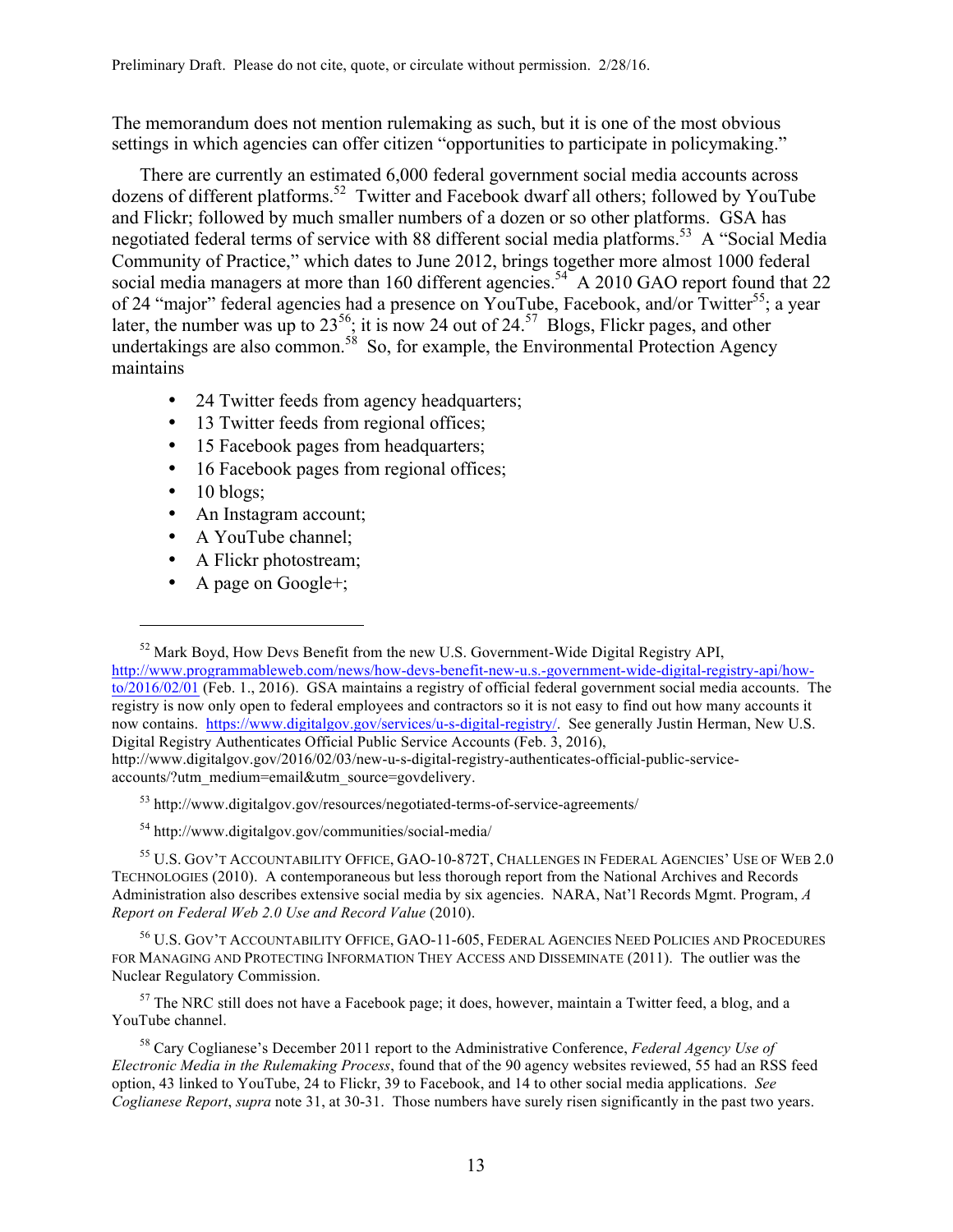- An Administrator's account on Medium;
- A page on Foursquare;
- A presence on Pinterest (as of this writing, 33 boards and 468 Pins);
- A (rarely used) page on Storify;
- A page on the government-wide challenge.gov website, which collects all open and recent federal government prize competitions;
- A wiki that gathers information about watershed management;
- An RSS feed for its news releases; and
- A collection of podcasts on environmental topics.<sup>59</sup>

The EPA is a large agency with a tradition of being relatively open to new technologies. Most agencies do not have quite this array of social media sites. But some do, and many come close.

How are agencies making use of their extensive social media presence? Primarily to push information out from the agency to the public, rather than to gather information flowing in the other direction. Agency YouTube channels (many of them combined in the USA.gov channel) and Twitter feeds, for example, are primarily ways of *reaching* the public rather than ways of *interacting* with the public. They provide general information, "tell the agency's story," or let people know about available services, benefits, or employment opportunities.

The Coast Guard's description of its social media efforts captures this reality.

Our social media program will complement our media relations efforts as part of a comprehensive communications plan to educate and engage our publics. . . . As public affairs professionals, we rely on three basic mediums to tell the Coast Guard story: words, pictures, and video. . . . The Coast Guard will centralize and focus our use of social media tools to complement our media relations program and maximize our impact with unique audiences. $60$ 

Many agencies have posted videos on YouTube and/or the agency's own website. These vary enormously in subject matter. For example, EPA's 499 videos range from interviews with gay, lesbian, and transgendered EPA employees discussing the struggles they faced growing  $up<sup>61</sup>$ through a video touting the benefits of hydraulic hybrid vehicles<sup>62</sup> to an endorsement of e-waste recycling<sup>63</sup> and discussion of mercury emissions from small-scale gold processing.<sup>64</sup> TSA's 89 videos are focused on the particulars of airport screening.

<sup>&</sup>lt;sup>59</sup> All of these are linked from the agency's social media web page, http://www.epa.gov/home/social-media-epa. EPA also has hosted several ideation sites that are not included on its list. *See, e.g.*, http://epaconversations.IdeaScale.com/ ("EPA Conversations" site, which solicited suggestions regarding

environmental challenges and was shut down at the end of 2013).

<sup>60</sup> U.S. Coast Guard, *Social Media and the U.S. Coast Guard: Right Tool … Right Level … Right Audience* 1 (2011).

<sup>61</sup> *See* http://www.YouTube.com/watch?v=2DWzmYO0D8Y.

<sup>62</sup> *See* http://www.YouTube.com/watch?v=sRkvGEN7ySE.

<sup>63</sup> *See* http://www.YouTube.com/watch?v=p4KFhJQ0M0U.

<sup>64</sup> *See* http://www.YouTube.com/watch?v=r3YKO8gkyws&list=UUlUC\_8c\_F3aBmwME-dNfvKg.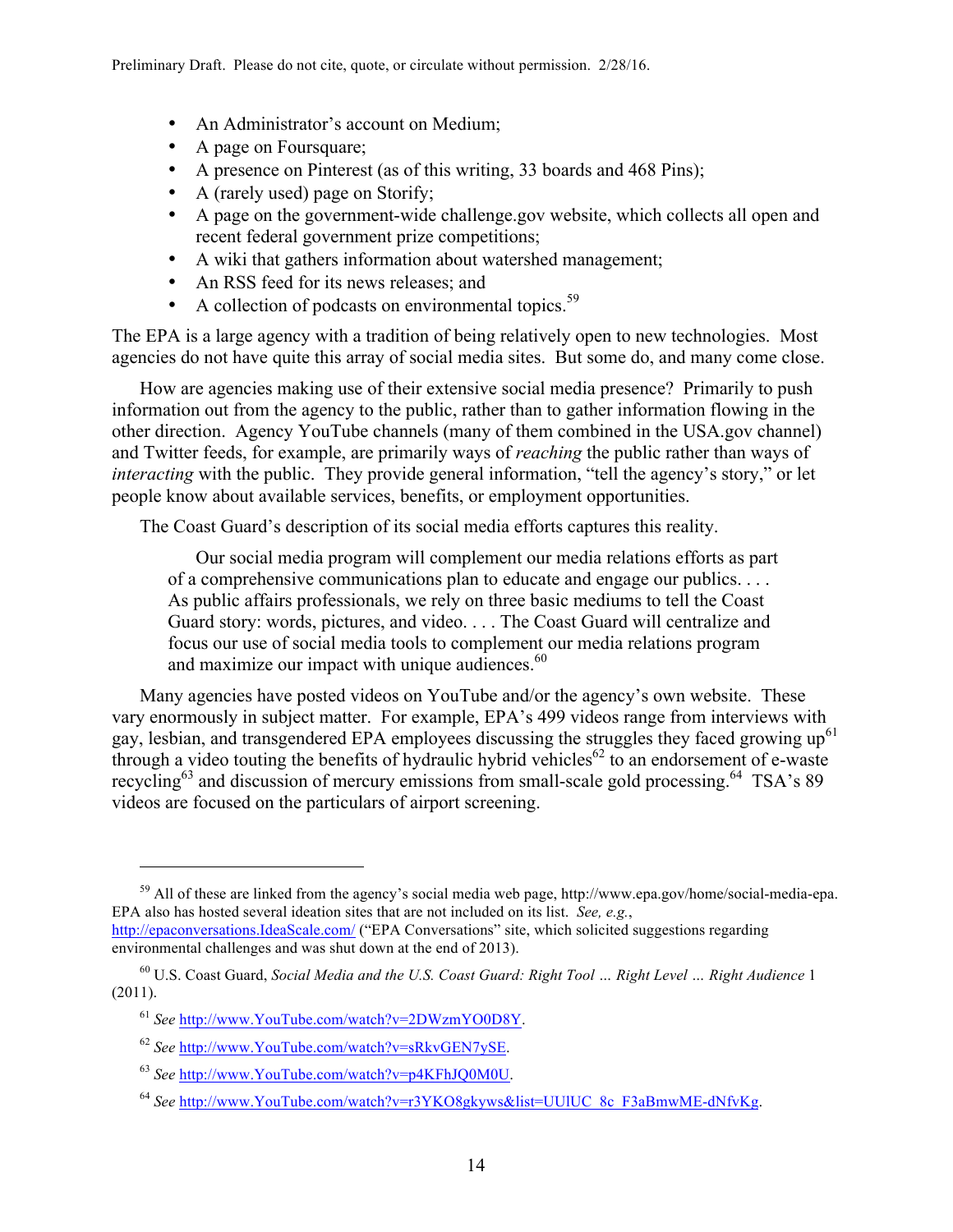Agency twitter feeds by definition simply alert followers to information available somewhere else. So, for example, the Centers for Disease Control (642,000 followers) sent out a tweet pointing followers to a YouTube video regarding HIV and African-Americans and promising (over-promising, frankly) that the video will reveal "how you can help stop HIV in your community").<sup>65</sup> A tweet is an alert or a perhaps a (very modest) thought; if the former, it directs the reader somewhere else. It is not a technique for information gathering.<sup>66</sup>

Agency Facebook pages provide news about agency initiatives, information about underlying substantive issues, and "tips" of various sorts relevant to the substantive issues with which the agency is dealing, generally aimed at promoting healthier, safer, or more environmentally sound lifestyles. They also encourage cross-media pollination, so to speak, urging viewers to subscribe to the agency's twitter feed, visit its website, go to its Flickr page and YouTube channel, and so on.

Agency blogs are ubiquitous, and some are widely read. For example, Dipnote, the State Department's blog, has over 5 million views annually and over time has received over 25,000 comments.<sup>67</sup> Another very active blog is the TSA's. In its first five years of existence it received approximately 75,000 comments (of which over 20,000 were deleted as inconsistent with the blog's comment policy).<sup>68</sup> The blogs are valuable sources of information about the agency and serve an educational purpose.

In short, federal agencies are deeply engaged and familiar with social media platforms. Most of the technical, bureaucratic, and legal challenges involved in government use of these platforms have been overcome; they are in place and could be put to work in the rulemaking setting.

# **C. Realistic Expectations**

 $\overline{a}$ 

Given the broad enthusiasm for social media and the profound opportunities it creates for public input and participation, one might think that use of these tools in rulemaking is inevitable; indeed, the question might be why it is not already happening. For it has not already happened.

- Emergency updates (fires, earthquakes, floods...)
- Status updates (office status...)
- News updates/breaking news alerts<br>• Security situations
- Security situations
- Weather information
- General website updates
- Local government fires, crime watches, fugitive alerts, Amber Alerts, utilities interruptions, traffic, road construction
- Reminders (file your taxes, Medicare application deadlines, other government benefit deadlines)
- Event invitations

Ben Godwin et al., *Open Government, Transparency, and Social Media*, slide 80 (GSA Office of the General Counsel, 2009 Annual Conference) (power point presentation).

<sup>67</sup> Dep't of State, Open Government Plan 14 (Summer 2014), *available at* http://www.state.gov/open/230791.htm.

 $68$  These figures used to appear on the blog's "comment policy" page but no longer do. http://blog.tsa.gov/2008/01/comment-policy.html.

 $^{65}$  https://twitter.com/CDC\_eHealth/status/298883507609034752.

<sup>&</sup>lt;sup>66</sup> Thus, a GSA presentation on government uses of social media identifies the following uses of microblogging: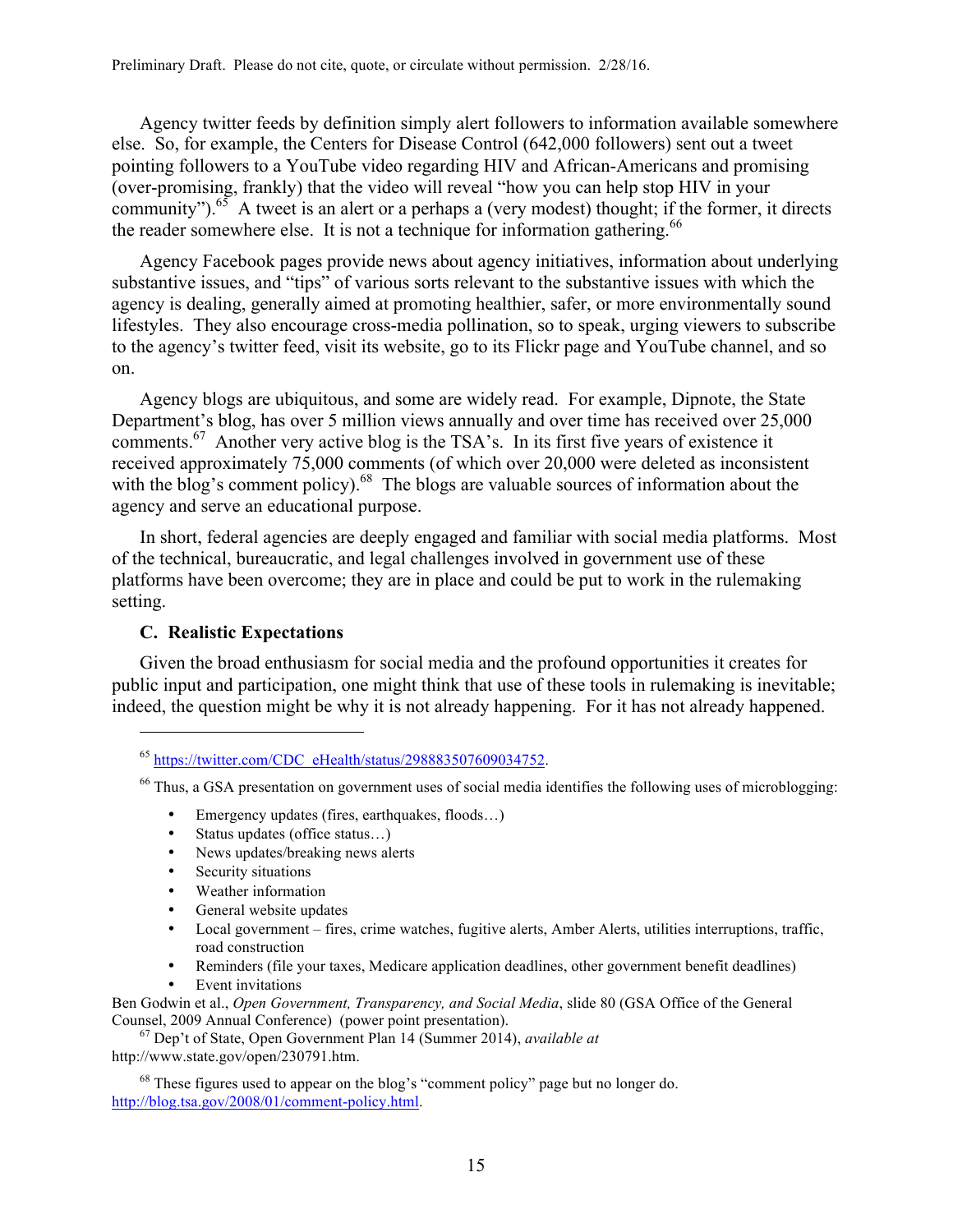At a 2010 congressional hearing on agency use of Web 2.0 technologies, the word "rulemaking" was not uttered a single time.<sup>69</sup> Agencies' Open Government Plans are for the most part silent with regard to even prospective uses of social media in rulemaking (while waxing poetic about other uses of social media), focusing more on transparency than on participation.<sup>70</sup> And agencies have only very rarely relied on social media as a tool for obtaining public input on proposed rules.

Indeed, in general agency use of social media has fallen short of the participatory democratic ideal. First, existing uses are built around the government's role as a provider of services and information; what is sometimes called a "managerial" model of online state/citizen interaction,<sup>71</sup> or "e-government" as opposed to "e-governance"<sup>72</sup> (though those terms are slippery). Second, in general, levels of public participation have been disappointingly low. Third, where agencies have sought to gather input or prompt discussion through social media, the quality of participation has been haphazard, with a sizable portion of public contributions consisting of offtopic and unconstructive attacks on the agency or other posters. Fourth, in practice there has been little interchange or dialogue, either among commenters or between the agency and commenters. In other words, so far, social media platforms have shared many of the characteristics of e-rulemaking.

This section reviews certain features of social media that will stand as an obstacle to its achieving the "revolution" that electronic rulemaking has not.

# *1. Built-In Mismatches*

 $\overline{a}$ 

In part, the managerial focus of agency web use reflects realities discussed in Part II above. Most people relate to government as customers rather than citizen and are conceived as customers by their government. Similarly, the Internet is not fundamentally about politics or policy. And most individuals simply are not sufficiently concerned, informed, or, simply, *interested* to end up devoting their social media time to regulatory policy.

<sup>71</sup> The term "managerial" is from Andrew Chadwick and Christopher May, *Interaction Between States and Citizens in the Age of Internet: "e-Government" in the United States, Britain, and the European Union*, 16 GOVERNANCE 271 (2003). The authors distinguish "managerial," "consultative," and "participatory" approaches to online interactions between the state and its citizens. *See id.*

<sup>72</sup> *See* Accenture Institute for Health and Public Service Value, From e-Government to e-Governance: Using new technologies to strengthen relationships with citizens (2009).

<sup>69</sup> *Government 2.0, Part I: Federal Agency Use of Web 2.0 Technologies: Hearing Bef. the Subcomm. On Information Policy, Census, and National Archives of the House Comm. on Oversight and Government Reform*, 111th Cong. (July 22, 2010).

<sup>70</sup> *See, e.g.,* Carolyn J. Lukensmeyer, Joe Goldman, David Stern, Assessing Public Participation in an Open Government Era: A Review of Federal Agency Plans 12 (2011), *available at* http://americaspeaks.org/wpcontent/uploads/2010/05/Assessing-Public-Participation-in-an-Open-Government-Era.pdf ("A significant focus has been placed on improving online public input to the rulemaking process. Nonetheless, the primary emphasis and implementation of the Open Government Directive have been on transparency and the most significant institutional changes have correspondingly occurred in this area."); Harlan Yu & David G. Robinson, *The New Ambiguity of "Open Government"*, 59 UCLA L. REV. DISCOURSE 178 (2012) (observing that open government policies have largely focused on information disclosures rather than participatory or collaborative measures).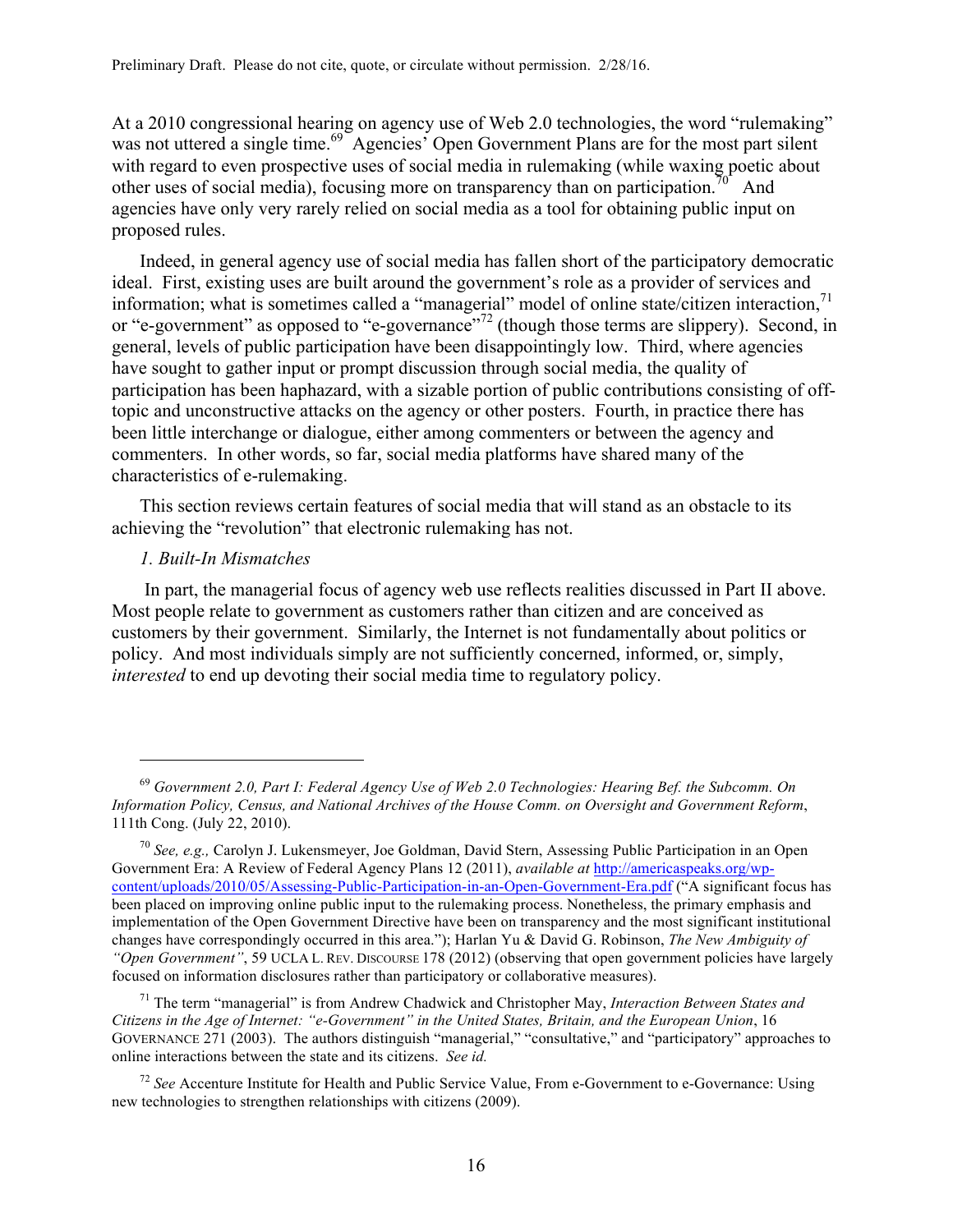Alex Howard, one the most knowledgeable and perceptive open-government journalists, and not someone one would expect to give up on the possibility of using new technologies to reinvigorate public participation in rulemaking, seems to have done just that:

Rulemaking and regulatory review are, virtually by their nature, wonky and involve esoteric processes that rely upon knowledge of existing laws and regulations.

While the Internet could involve many more people in the process, improved outcomes will depend upon a digitally literate populace that's willing to spend some of its civic surplus on public participation.

To put it another way, getting to "Regulations 2.0" will require "Citizen 2.0" — and we'll need the combined efforts of all our schools, universities, libraries, non-profits and open government advocates to have a hope of successfully making that upgrade. $^{73}$ 

There are two points here. One is simple: it is unlikely that large swaths of the citizenry will get caught up in rulemaking, regardless of the technology used. The second is more complex: it is unclear that broad participation by the general public is valuable in rulemaking. Drawing on their work with Regulation Room, the most sophisticated and promising use of Web 2.0 in rulemaking, Farina and Newhart have distinguished four types of potential commenters. The groups and their characteristics are set out in the table on the following page.<sup>74</sup> Sophisticated stakeholders are effectively engaged already and always have been; in theory social media might improve the value of their participation, but it is not needed to bring them in to the process. The other three groups are un- or underrepresented at present. These are missing stakeholders, such as small businesses or individual consumers, who are generally unaware of rulemakings and not equipped to participate effectively; unaffiliated experts, such as academics, who have historically not been focused on agency rulemaking but who have the capacity to make useful contributions without much help; and members of the general public who are "interested" in a loose sense but generally lack both specialized knowledge and the ability to understand and effectively participate in rulemakings. Farina and Newhart are skeptical about what members of group four have to contribute.

Second, citizen participation in e-rulemaking, IdeaScale, agency YouTube video watching, and the like follows what is the standard distribution curve on the Internet: the power law. A "power law distribution"—in contrast to a "normal distribution," which shows up as a bell curve—is characterized by a very small number of data points of with high values and a very large number of data points with lower values.<sup>75</sup> Whether it is blog readership, website hits,

<sup>73</sup> Alex Howard, *Regulations.gov relaunches with APIs, integrates social media, hopes for public participation*, gov20.govfresh (Feb. 21, 2012), http://gov20.govfresh.com/regulations-gov-relaunches-with-apis-integrates-socialmedia-hopes-for-public-participation/.

<sup>74</sup> The table is taken from Cynthia R. Farina & Mary J. Newhart, *Rulemaking 2.0: Understanding and Getting Better Public Participation* 14 (IBM Center for The Business of Government 2013) [hereinafter *CERI 2013 Report*]. It can also be found in Professor Farina's power point presentation from the September 17 social media workshop, which is available at http://www.acus.gov/meetings-and-events/event/social-media-workshop.

<sup>&</sup>lt;sup>75</sup> Strictly speaking, a power law distribution is present if frequency—for example, how often a particular event occurs—varies as a power of some attribute of that event—for example, its size.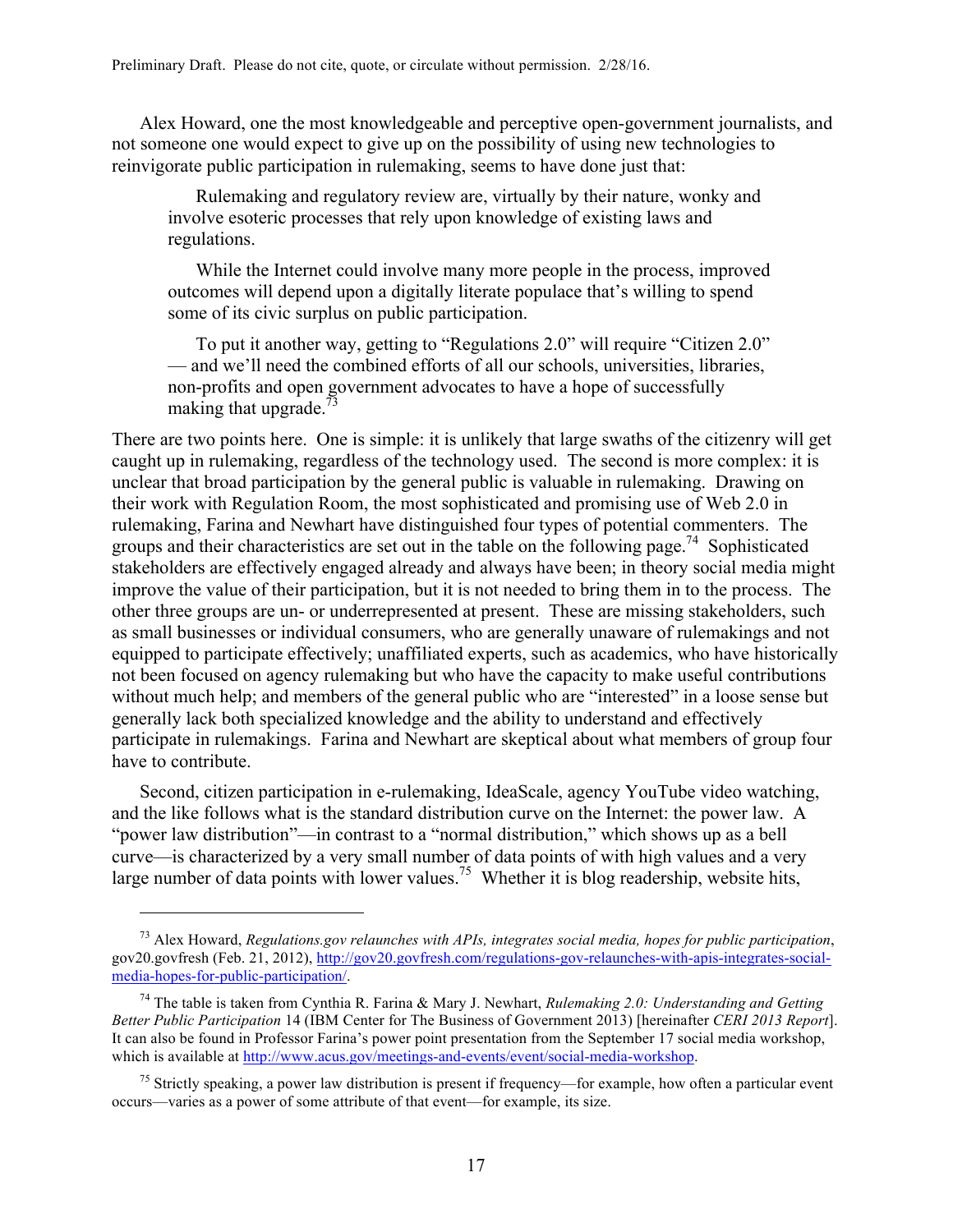products sold by online retailers, YouTube video viewings in general, or anything else, the Internet produces a handful of hugely popular winners and then a "long tail" of almost completely ignored content.<sup>76</sup> Most online rulemakings have only a few public comments for the same reason that most blogs have only a few readers. There are only so many interested citizens to go around, and rulemaking simply does not involve the sort of content that goes viral (which is also always partly a matter of happenstance).

Third, "commenting" on the Internet more often than not devolves into snarky ad hominems, with like-minded folks reinforcing each other's views<sup>77</sup> and "discussion" consisting of little more than polarized and polarizing name-calling. Anyone who has spent time reading comments on popular blogs should be a little nervous about replicating that experience in agency rulemaking. The TSA has disabled comments for all the videos on its YouTube channel, and it is not hard to guess why, especially if one reads the comments that do appear on its blog. The *Huffington Post* deletes 75% of the comments it receives; in the words of its Managing Editor, this is "either because they are flat-out spam or because they contain unpublishable levels of vitriol."<sup>78</sup> *Popular Science* magazine eliminated comments altogether because they were *bad for science*. 79 Moreover, private sites can ban an individual commenter, period. That is probably not absolutely impossible for the government can do (an analogy would be the occasional court order prohibiting a repeat, abusive litigant from further filings), but the standard is surely quite high.

Fourth, the essential thing the Internet does is make it easier to *distribute* content. It does not make it easier to *produce* content (except in that, because it takes content, or information, to produce content, the ready availability of more material will make the task of producing more material easier.) One of the reasons for the continued concentration of news sources in the electronic age is that even when distribution is essentially free—with no need to buy paper, use printing presses, hire drivers, etc.—there remain economies of scale in producing the content.<sup>80</sup> In submitting rulemaking comments, the hard thing is writing good comments. Distribution was never the problem, since the comment is only sent to a single reader. Obtaining information was *part* of the problem, and the move online has significantly ameliorated that part. But it was only part of the problem.

 $79$  Suzanne LaBarre, Why We're Shutting Off Our Comments (Sep. 24, 2013), http://www.popsci.com/science/article/2013-09/why-were-shutting-our-comments. The post explains:

A politically motivated, decades-long war on expertise has eroded the popular consensus on a wide variety of scientifically validated topics. Everything, from evolution to the origins of climate change, is mistakenly up for grabs again. Scientific certainty is just another thing for two people to "debate" on television. And because comments sections tend to be a grotesque reflection of the media culture surrounding them, the cynical work of undermining bedrock scientific doctrine is now being done beneath our own stories, within a website devoted to championing science.

*Id.*

<sup>76</sup> *See generally* CLAY SHIRKEY, HERE COMES EVERYBODY 122-30 (2009).

<sup>77</sup> *See generally* CASS R. SUNSTEIN, REPUBLIC.COM 2.0 (2009).

<sup>78</sup> Andrew Beaujon, *Huffington Post deletes 75 percent of incoming comments*, POYNTER, http://www.poynter.org/latest-news/mediawire/222059/huffington-post-deletes-75-percent-of-incoming-comments/ (Aug. 27, 2013).

<sup>80</sup> HINDMAN, *supra* note\_\_, at 133.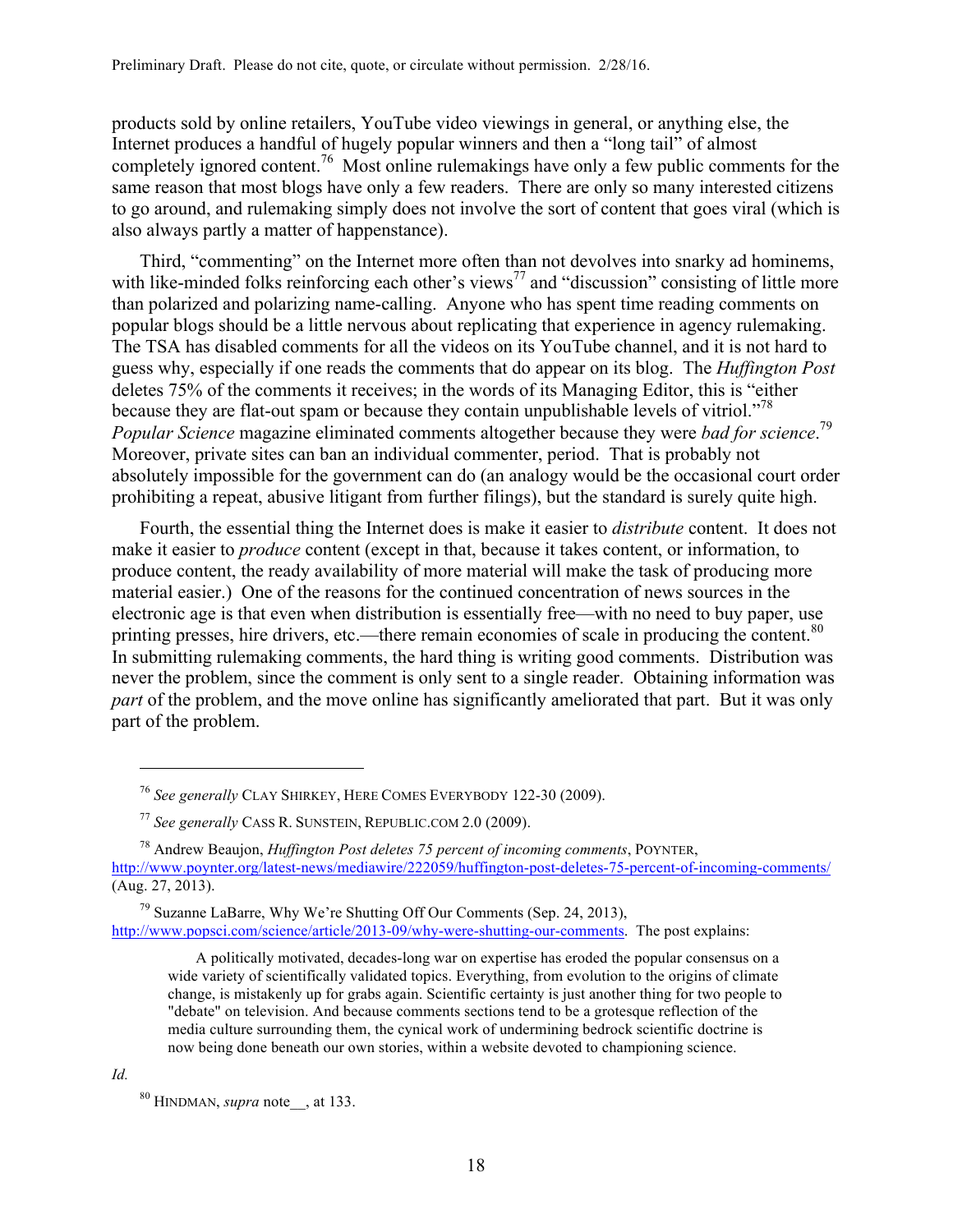Fifth, notice-and-comment rulemaking is often a poor fit with Web 2.0 approaches and assumptions because of the obvious but sometimes overlooked fact that commenting involves *words* (which also means it involves *reading*). In contrast, one of the defining characteristics of social media is that it is multi-media and therefore allows communication other than through words. That is breathtaking and wonderful and valuable in many settings. But writing regulations just is not one of them. The Web 2.0 emphasis on photos, videos, mashups, etc. does not have much to offer the rulemaking process. In a presentation to agency staffers, Adam Conner of Facebook offered ten tips for government use of Facebook.<sup>81</sup> Number six on his list was a reminder that most rulewriters would not have thought necessary: "Words can have power too" (not *do*, just *can*).<sup>82</sup> So, admonished Conner, "not everything has to be a picture; not everything has to be a video." It is interesting that the Facebookers are so taken with visual content that it feels like an insight and a valuable reminder to be told that words "can have power *too*." That alone implies that much of what Web 2.0 has to offer may be a poor fit for rulemaking.

In addition, words must be read. Part of what can be demoralizing and overwhelming about comment sites, even ones with well-behaved, moderate, informed participants, is that there are just so many comments.

One of the main problems of user-contributed content on big media sites is often not even that it's low quality, but that it's too abundant. The Huffington Post is another such sufferer of the comment-overload affliction. Take a look at its lead story right now: already it has way over 2,000 comments. Who's supposed to read all those? There may be a few worthwhile comments in there, but how the hell do you find them?<sup>83</sup>

*The Huffington Post gets* 200,000 comments a day, more than 70 million a year.<sup>84</sup> There are only two ways this volume can be handled. It can be ignored, or it can be read by a computer. *HuffPo* tried both methods. It then adopted a platform called "Conversations" through which the computer reads all the comments and picks the "best." This option is not legally or practically available to agencies who can be overwhelmed by large volumes of comments. At least until advances in natural language processing research yield nuanced and reliable methods of automated topic categorization, summarization, and content analysis of comments, 'more' per se cannot sensibly be the goal of participation system designers.<sup>85</sup>

<sup>81</sup> *See* Adam Conner, Ten Quick Tips for Using Facebook, available at http://www.YouTube.com/watch?v= 14JqhIK8OhY.

<sup>82</sup> *Id.* at 6:30.

<sup>83</sup> Hamish McKenzie, *The Verge and the Huffington Post Attempt the Impossible: Making Comments Smarter*, Pandodaily (Feb. 1, 2013), http://pandodaily.com/2013/02/01/the-verge-and-the-huffington-post-attempt-theimpossible-making-comments-smarter/.

<sup>84</sup> Jeff Sonderman, *How the Huffington Post handles 70+ million comments a year*, POYNTER, http://www.poynter.org/latest-news/top-stories/190492/how-the-huffington-post-handles-70-million-comments-ayear/ (Oct. 23, 2012).

<sup>85</sup> Cynthia R. Farina et al., *Rulemaking vs. Democracy: Judging and Nudging Public Participation that Counts,*  2 MICH. J. ENVTL. & ADMIN. L. 123, 146-47 (2012).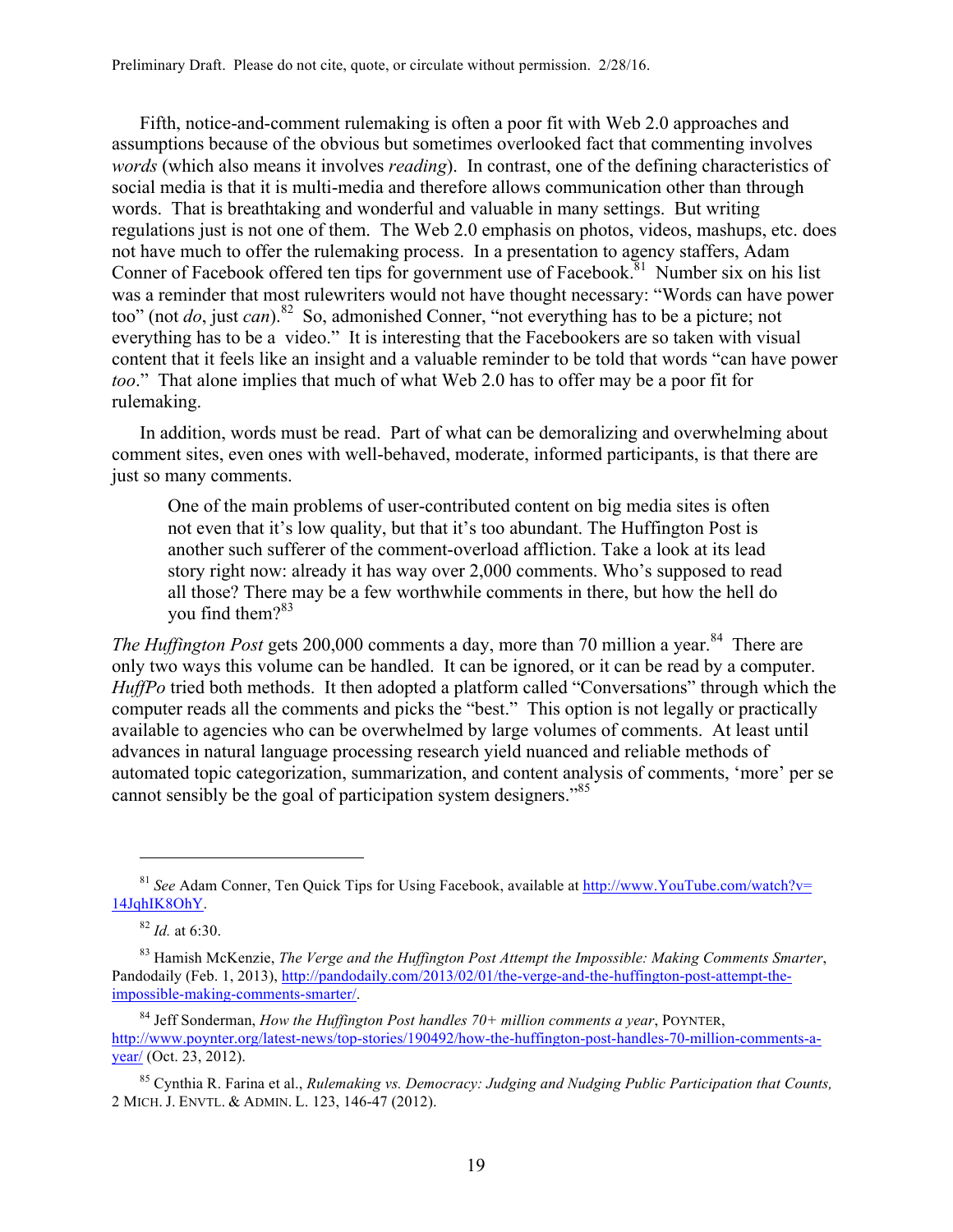Indeed, in recent years, increasing numbers of sites with large numbers of commenters have just given up, shifting comments to Facebook rather than managing them themselves. *The Huffington Post* did so in 2014.<sup>86</sup> One gets the sense that these sites have just been worn down by the volume and acrimony of comments.<sup>87</sup>

Sixth, social media culture is quite at odds with fundamental characteristics of notice-andcomment rulemaking. Producing useful comments is hard; it requires time, thought, study of the agency proposal and rationale, articulating reasons rather than stating preferences, and constructive engagement.<sup>88</sup> In contrast, submitting a blog comment, "liking" a page or photo, rating a movie or book or restaurant, and similar online activities involve virtually effortless, subjective, minimalist, off-the-top-of-one's-head assertions of a bottom line. Web pages are designed to minimize thought and effort. Farina et al. note that web users tend to scan pages, click on the first available option, and spurn instructions; "usability experts study these behaviors in *order to design for them, not to change them*." 89 To the extent that on-line culture includes political engagement and efforts to influence public officials, "the current electronic activism is so easy and involves such a low-time-investment that it has been given the derogatory labels of 'slacktivism' or 'clicktivism.'"90 That is not the sort participation that will meaningfully inform a rulemaking agency.

Seventh, and related, a significant piece of social media involves voting of one sort or another. As many have pointed out, rulemaking is not supposed to be a referendum. Indeed, it is rather remarkable how firmly entrenched that understanding of rulemaking is. When e-Rulemaking got underway, a number of people speculated that one consequence would be that rulemaking would become more of a plebiscite, that the technology would push our understanding of the nature of the process. That simply has not happened. That is partly because the deluge of "votes" largely has not occurred, but it also reflects a very firm consensus about the nature of rulemaking. Thus, what social media do best is what rulemaking needs least.

 $\overline{a}$ 

<sup>88</sup> *See generally* ELIZABETH D. MULLIN, THE ART OF COMMENTING (2000); RICHARD D. STOLL, EFFECTIVE EPA ADVOCACY: ADVANCING AND PROTECTING YOUR CLIENT'S INTERESTS IN THE DECISION MAKING PROCESS 117-29 (2010).

<sup>89</sup> *CERI 2013 Report*, *supra* note 74, at 35 (emphasis original). As they observe, the disconnect between web culture and rulemaking aspirations is captured by the title of the leading text on web-site design, first published in 2000 and now in its third edition: *Don't Make Me Think*. See STEVE KRUG, DON'T MAKE ME THINK, REVISITED: A COMMON SENSE APPROACH TO WEB USABILITY (3d ed. 2014).

<sup>86</sup> Otto Toth, Moving the Conversation to Where You Want to Have It, Huff Post Blog

<sup>87</sup> See, e.g., Ed Morrissey, *Hot Air to move to Facebook comment system*,

http://hotair.com/archives/2016/02/15/hot-air-to-move-to-facebook-comment-system/ (Feb. 15, 2016) ("This [i.e. abandoning the proprietary system and switching to Facebook] will also allow Hot Air's editors to put aside policing the comment sections. We get steady, and lately increasing, demands for interventions in quarrels between commenters that often requires much time and effort to unwind.").

<sup>90</sup> K.K. Duvivier, *E-Legislating*, 92 OR. L. REV. 9, 55 (2013), citing Evgeny Morozov, *The Brave New World of Slacktivism*, NET.EFFECT (May 19, 2009),

http://neteffect.foreignpolicy.com/posts/2009/05/19/the\_brave\_new\_world\_of\_ slacktivism. See also Micah White, *Clicktivism is ruining leftist activism*, The Guardian (Aug. 12, 2010),

http://www.theguardian.com/commentisfree/2010/aug/12/clicktivism-ruining-leftist-activism (objecting that by "[r]educing activism to online petitions, this breed of marketeering technocrats damage every political movement they touch").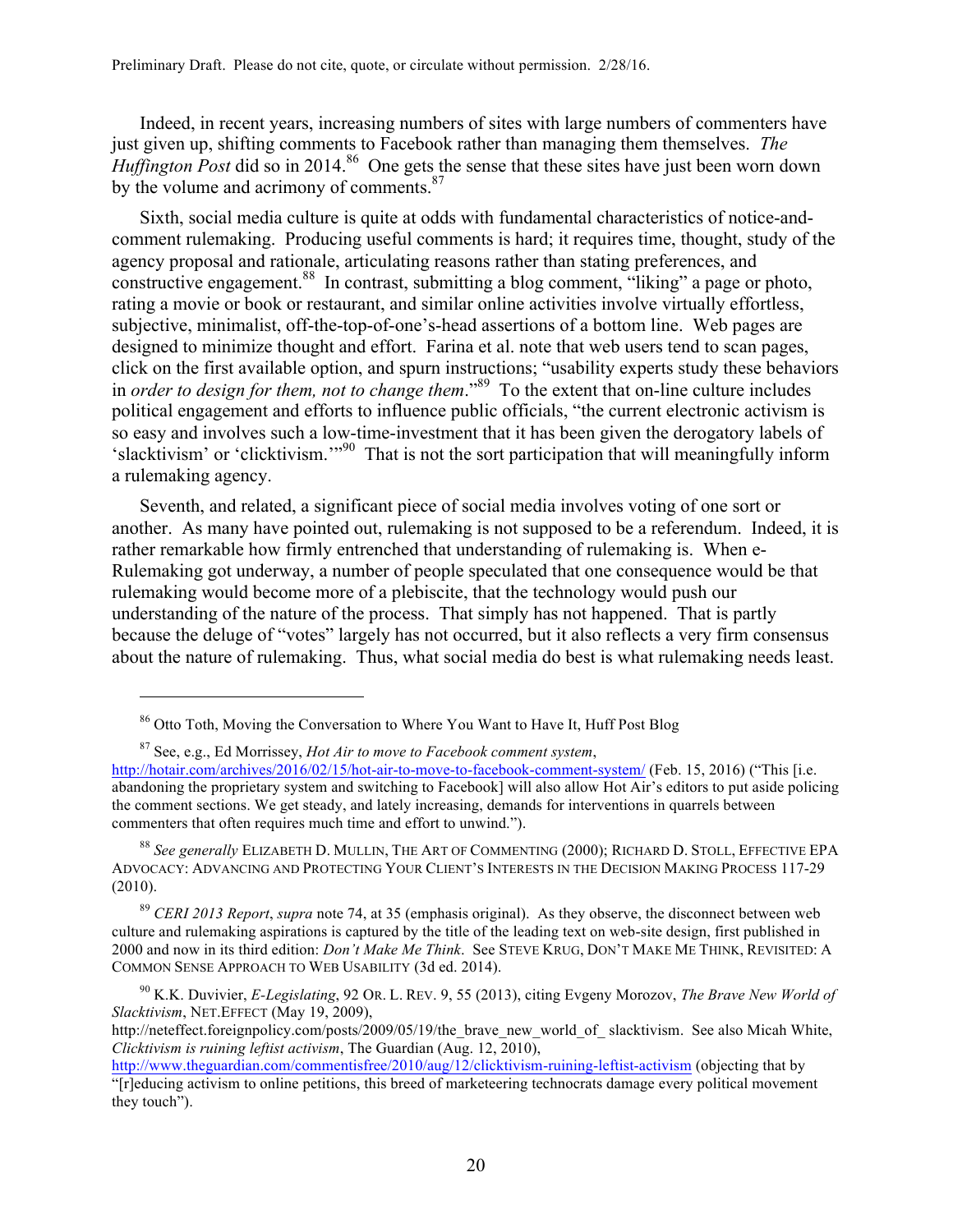Finally, it is not at all clear that the government can produce content that can successfully compete for attention with what talented and unconstrained private individuals are producing. Consider one outreach effort that had decidedly mixed results. In 2010, the White House held a competition to produce a short video about rulemaking. The idea was to educate the public about rulemaking generally (i.e., to respond to the first of the problems identified by the Cornell team). This effort, called "Rulemaking Matters!," was a classic example of contemporary principles: (a) using a competition, which is a form of crowdsourcing, (b) to produce a video rather than a text, (c) which would be made available through multiple on-line platforms, in order to (d) make government more transparent and participatory.<sup>91</sup> EPA's own video announcing the contest is extraordinarily lackluster and unimpressive. As for the resulting submissions, several, including the winning video,  $92$  can be found on YouTube. It is difficult to quantify the value of such an undertaking. However, as of February 2016, the winning video has a mere 299 views on YouTube and does not seem to be up on regulations.gov at all (though it is posted to the regulations.gov YouTube channel and on HSS's, and perhaps other agencies', website). Other entrants also have YouTube views in the hundreds. It is debatable that any of them deserve even that many. The messages are broad, abstract, and unfocused; the basic pitch of all of them is that regulations are really important and that regulations.gov provides a channel for public input. None is especially helpful or impressive. Between their so-so quality and their low viewership, these cannot be considered a particular success.

Interestingly, ReasonTV, a conservative YouTube channel with a virulent anti-regulatory stance, has posted two modified versions of EPA's video announcing the contest. One includes subtitles which criticize and subvert the ostensible message of EPA's video<sup>93</sup>; the other changes the speaker's voice into that of a robot and adds dystopian effects.<sup>94</sup> Each of the ReasonTV's versions has been viewed tens of thousands of times. These attack videos are in fact classic Web

 $91$  Here is EPA's press release about the competition:

The U.S. Environmental Protection Agency (EPA) and the eRulemaking program have partnered to sponsor the Rulemaking Matters! video contest. The contest will highlight the significance of federal regulations and help the public understand the rulemaking process.

Federal agencies develop and issue hundreds of rules and regulations every year to implement statutes written by Congress. Almost every aspect of an individual's life is touched by federal regulations, but many do not understand how rules are made or how they can get involved in the process.

This video contest is an opportunity for everyone to learn more and participate in an open government. With a short 60 to 90 second video, citizens should capture public imagination and use creativity, artistic expression and innovation to explain why regulations are important to everyone, and motivate others to participate in the rulemaking process.

Individuals and groups of all ages may participate. Entries must be received by May17, 2010. The winner will be awarded \$2,500, and their video posted on the Regulations.gov and EPA Web sites.

Press Release, EPA Announces Video Contest on Rulemaking (April 15, 2010), http://yosemite.epa.gov/ opa/admpress.nsf/2010+press+releases/990dbf2beeaa5d688525770600535b59?opendocument.

<sup>&</sup>lt;sup>92</sup> The Rulemaking Matters! Mosaic, http://www.YouTube.com/watch?v=hRXFcurpE7U.

<sup>93</sup> http://www.YouTube.com/watch?v=TvXmDaqNueU.

<sup>94</sup> http://www.YouTube.com/watch?v=QobIdeHBcos.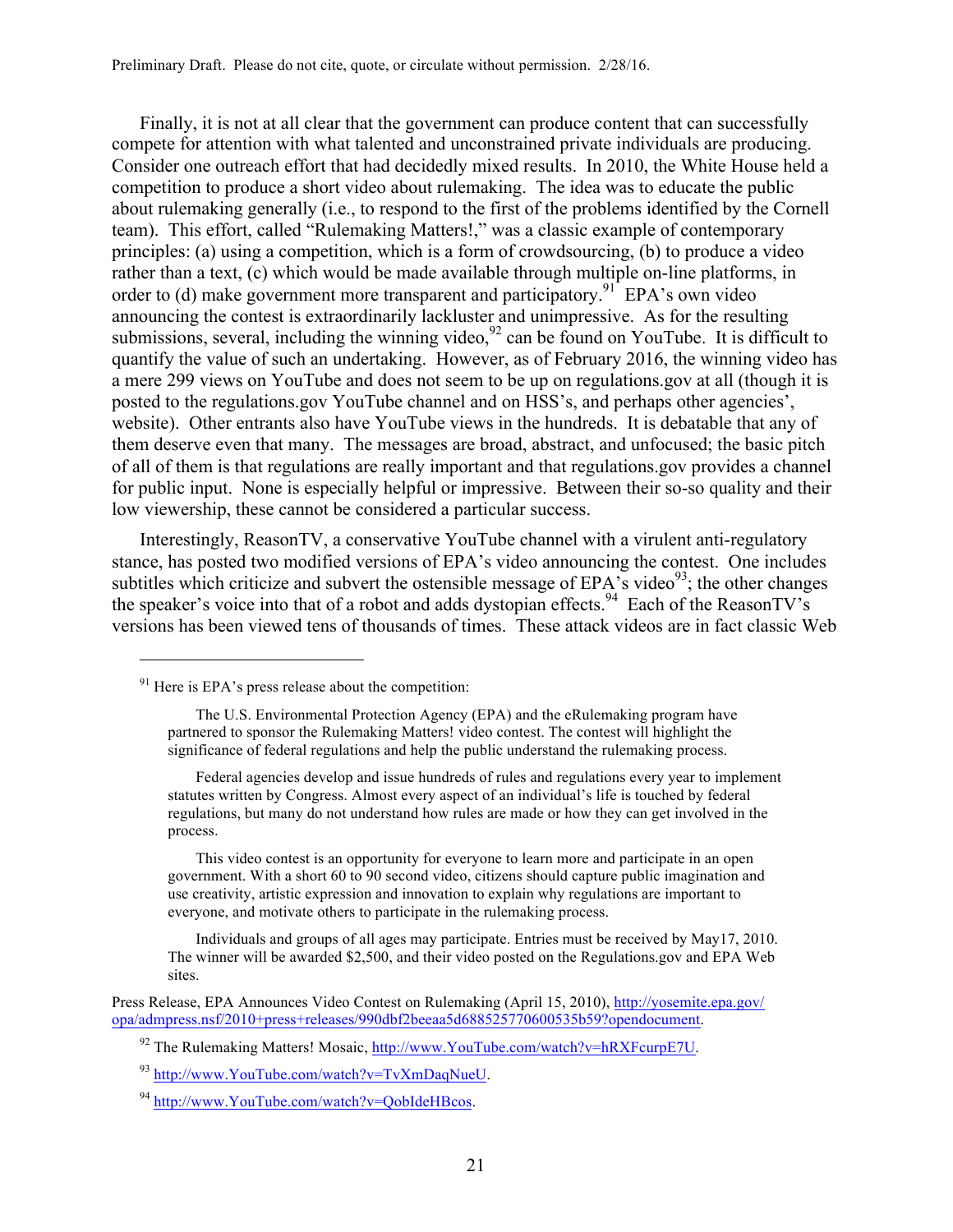2.0 projects, involving creative adaptation or appropriation, citizen initiative, and user-produced content. These particular efforts do not, of course, advance the rulemaking project; to the contrary, they undermine it. But they actually stand as an example of the possibility that engaged and creative individuals might build on the agency's own efforts to highlight or publicize a rulemaking—and as a reminder that when that happens, the agency no longer controls the message.

The gap between the popularity of the Rulemaking Matters! submissions and the ReasonTV videos illustrates one other important point regarding outreach. Highly visible content becomes highly visible because it goes viral—that is, individuals who see it *share it with others* and so total views grow exponentially. Simply being available to be found online, or mentioned in one Twitter feed that has a few thousand followers, is a necessary but not sufficient step to reach a large number of people. Material only really becomes visible when it develops a following and is widely shared. For something to catch someone's eye in the first place, and then generate a sufficiently enthusiastic response to prompt numerous viewers to share it, it has to be really interesting, funny, or edgy. $95$  Unfortunately, material that is "official" and produced by the government, and/or material pertaining to agency rulemaking, will almost certainly lack some or all of those features. It is, by definition, the opposite of subversive. Thus, it is very hard for the government to compete for attention with privately produced material.<sup>96</sup>

### *2. Costs*

 $\overline{a}$ 

Efforts to engage the public through social media are not costless. First, as just discussed, there are direct costs in equipment and personnel. Handling large volumes of comments over regulations.gov is hard enough. As Bridget Dooling has explained, trying to read every comment

in mass comment scenarios forces agencies to sink considerable staff resources into reading or at least skimming comments that are word-for-word identical. For example, if an agency takes this approach with a docket that contains 250,000 comments from an organized mail campaign, even if it takes less than ten seconds to identify and skim each comment, that effort still accounts for almost 700 staff hours or \$21,000. This excludes any time needed to summarize the comments for use internally or for the preamble of the final rule. The voluminous influx of

<sup>95</sup> *See* Kevin Allocca, Why videos go viral (TED Talk, Nov. 2011),

http://www.ted.com/talks/kevin\_allocca\_why\_videos\_go\_viral.html (identifying three factors that result in a YouTube video going viral: endorsement by "tastemakers" who share with a large community, chance for others to participate by doing parodies or different versions, and content or presentation that is unique and unexpected and humorous).

 $96$  Another example: as of February 2016, the TSA has 90 videos on YouTube; for the most part, these explain and justify its airport screening procedures. *See* http://www.YouTube.com/user/TSAHQpublicaffairs/videos. As government videos go, these have an enormous number of views; six have been seen more than 100,000 times; 28 more than 10,000 times. But these numbers are dwarfed by all the anti-TSA videos posted by news outlets or individuals who are furious at the agency. These are more numerous by orders of magnitude, and many have orders of magnitude more views. Inescapably, more people will watch "Another TSA Video To Make Your Blood Boil" (4.8 million), "TSA Agent Touches my Vagina at San Diego International Airport" (over a million views), "100% foolproof solution to stop TSA from stealing your valuables out of your carry-on bag" (over 1 million views), or "TSA Agent Found With ABC IPad" (almost 2 million), than will watch "Why Shoes on the Belt?" (27,000) or "TSA-Choose Your Lane" (14,000).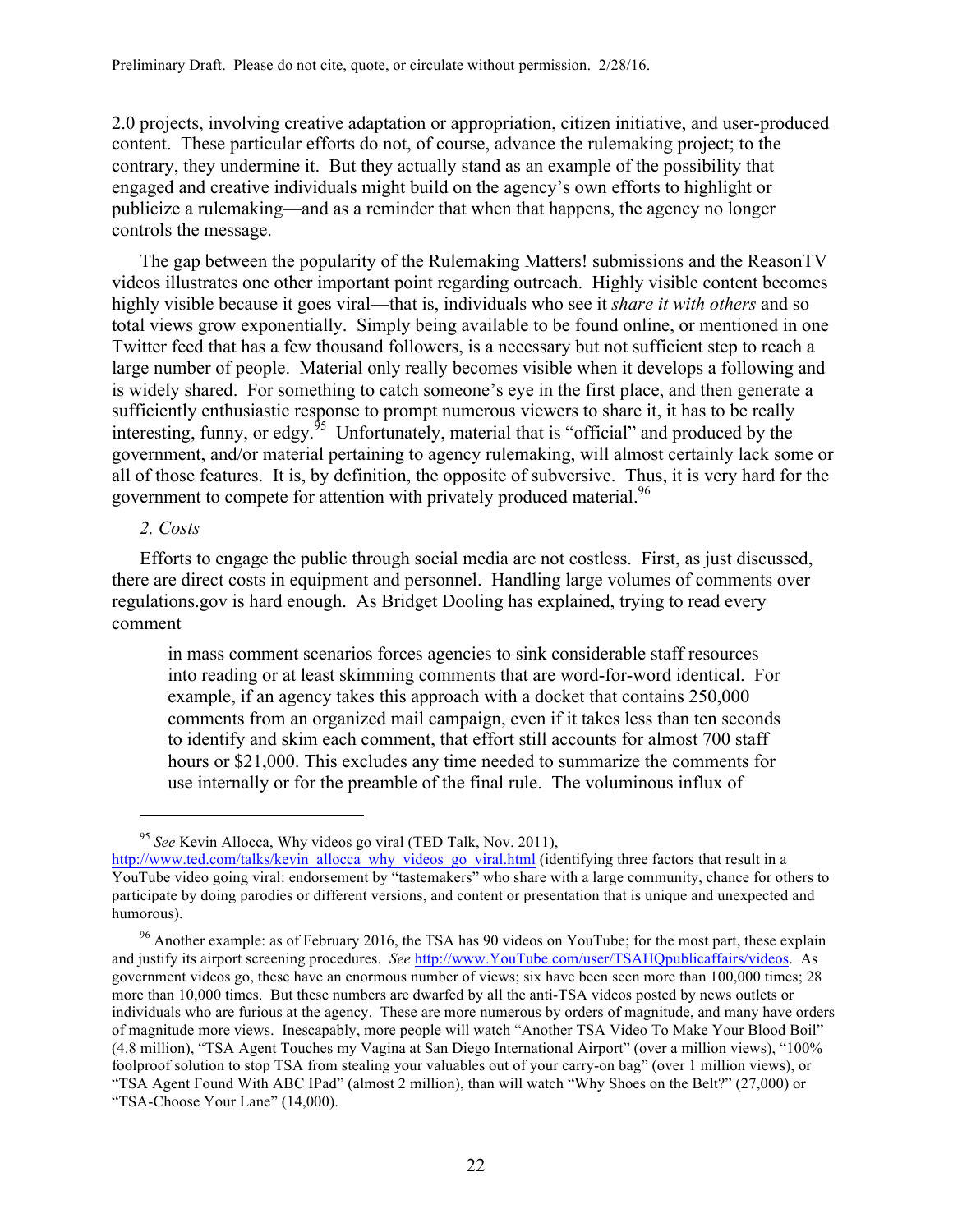comments can drive some agencies to turn to contractors, either to help organize and save public comments in the docket, or to actually review and summarize those comments<sup>97</sup>

Those costs will only rise if through social media (a) participation increases and (b) the agency is to engage in actual dialogue, or if it is to moderate or facilitate public postings.

In general, the greatest enthusiasm for using electronic tools in rulemaking has come from academics, followed by public interest or good government organizations, then the White House; the agencies themselves seem most dubious. There are individual counterexamples, of course. But there reside significant doubts about the enterprise among agency staff. Jeff Lubbers' e-Rulemaking survey revealed this, indicating that agency employees tended to think that the benefits of e-rulemaking flowed to commenters and the burdens fell on them.<sup>98</sup> And part of the reason that agencies have flocked to social media for PR and communications and *not* for rulemaking is that the same people answering the Lubbers survey are nervous that social media will just put them in a deeper hole. They are skeptical about the value of lay comments, and they are very nervous about the extra work involved in reading, moderating, screening, responding to submissions, and they fear the whole thing will be chaotic, off-topic, repetitive, and go way beyond the point of diminishing returns.

A second category of potential costs should not be overlooked. That is the potential backlash resulting from disappointed expectations when promises about the meaningfulness of participation are disappointed. It is not wholly accurate, for example, for regulations.gov to bill itself as "Your Voice in Federal Decision-Making." While it is impossible to know whether that enticement has led to disappointment, one can see such annoyance, for example, on the White House "We the People" site. This is an open-ended call for suggestions; echoing regulations.gov, its tag line is "Your Voice in Our Government." Any petition with more than 100,000 signatures (originally 5,000, then 25,000) by a specific deadline will get an official response. As of February 2016, there were 102 pending petitions; 215 petitions had generated responses (it's not possible to determine how many expired petitions fell short of the signature threshold). Periodically, someone files a petition that says something like this one: "Actually take these petitions seriously instead of just using them as an excuse to pretend you are listening."<sup>99</sup> Or: "admit that these petitions are just going to be ignored."<sup>100</sup>

The White House is working hard to assure people that their individual voices truly are heard and influential. On its "engage and connect" page, for example, one used to be able to find a video entitled "Your Voice Matters."101 The video shows White House staff, the First Lady, and

<sup>97</sup> Bridget C.E. Dooling, *Legal Issues in E-Rulemaking*, 63 ADMIN. L. REV. 893, 901 (2011).

<sup>98</sup> *See* Lubbers, *supra* note , at 473.

<sup>99</sup> https://petitions.whitehouse.gov/response/were-listening-seriously. This one gained 37,586 signatures and triggered a response. *Id.* 

<sup>&</sup>lt;sup>100</sup> The full text reads: "We petition the President of the United States to finally admit what we all know; That this platform is utterly useless, and that the responses the President provide are only given to trick people into making them think that the President actually cares about them in any way." https://petitions.whitehouse.gov/ petition/admit-these-petitions-are-just-going-be-ignored/VNNZ0JBs.

 $101$  As of this writing, the video described is no longer up. There is instead a similar sort of effort, entitled "Why" Your Voice Matters," with brief statements from individuals who were invited to the White House after they had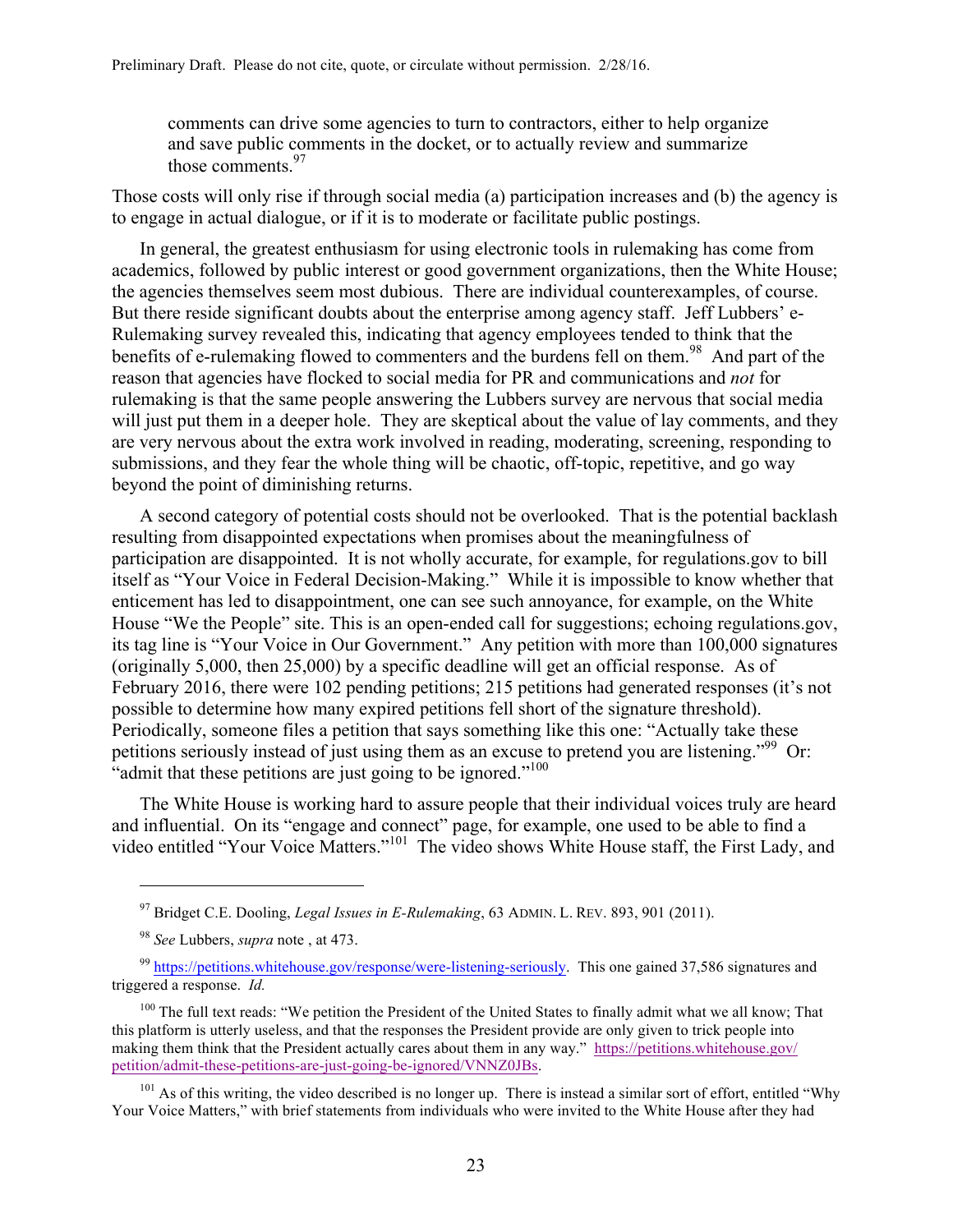the President himself speaking on the phone to, and even visiting in the homes of, ordinary folks who expressed an opinion. This is followed by a series of individual testimonials: "I really feel that I'm being heard"; "It has been very heartening for me to see how effective I can be"; "It's clear that your story will be read and will be considered and can have a big impact on the White House and the President and people who are making decisions. It's worth it." The final tag line is "Everyone has a part to play." This particular video's implicit promises about access and influence are so astounding and unrealistic as to make it a work of fiction and it is hard to believe anyone would take them at face value. However, the general point remains; overpromising can lead to disappointment, backlash, and disengagement.

Finally, a third cost is in the possible shift that extensive reliance on social media and broad lay participation might cause regarding the nature of the rulemaking process. An on-line process with mass participation can make the notice-and-comment process seem – to the participants, observers, the press, the agency, the courts – more like a vote or referendum than an informationgathering process. This tendency is particularly evident at present in the efforts by organizations to get their members to comment. These generally take the stance that there is power in numbers and that more is better. Hence, for example, the striking phenomenon of a group called American Commitment, which is opposed to FCC regulation of the Internet and organized almost a million mass comments as part of the FCC's 2014 open Internet rulemaking, bragging that it "won the FCC comment period."102 Similarly, in encouraging its members to comment on a proposed rule from the Surface Transportation Board, the National Association of Rail Passengers asserted: "[R]egulators will be watching the total number of comments, so it's important that the regulators hear individually from all NARP members and interested rail passengers right away."103 Or one more example: the Sierra Club telling its members that "for us to succeed [in the fight against climate change], the Clean Power Plan must live up to its potential as a climate game changer. With continued attacks from climate deniers and big polluters, the EPA needs to hear from you now to make this happen."<sup>104</sup> This begs the question: *why* does EPA "need to hear from you"? It is not because "you" have anything to say that EPA

<sup>103</sup> Email from NARP to Members, YOU can stop train delays by February 8th! (Feb. 4, 2016). In fairness, the organization did qualify this statement by saying, confusingly, that "this is one of the extremely rare times" in which regulatory will be tracking total comments. *Id.* See also NARP, Important Action Alert: Make Your Voice Heard by February 8!, http://www.narprail.org/our-issues/stb-otp/.

<sup>104</sup> Beyond Paris: Support a Strong and Just Clean Power Plan!,

1

http://sierra.force.com/actions/National?actionId=AR0030595&\_ga=1.215298962.467097179.1454619006.

submitted statements in response to an invitation to describe what losing \$40 per paycheck would mean to them. The statements all emphasize just how influential an individual can be. The video is also available on Youtube at https://www.youtube.com/watch?v=IyI22mih47s.

<sup>&</sup>lt;sup>102</sup> Sunlight Foundation Confirms that American Commitment Won FCC Comment Period with "Do Not Regulate the Internet" Campaign (Dec. 16, 2014), available at http://www.prnewswire.com/news-releases/sunlightfoundation-confirms-that-american-commitment-won-fcc-comment-period-with-do-not-regulate-the-internetcampaign-300010769.html.

Notably, rulemaking that members are encouraged to comment on is about a rather technical subissue arising under the Clean Power Plan. The comment does speak to this topic, though in very vague and general terms. But the nominal commenter is not informed about it; rather, he or she just gets a general admonition to stand up for the Clean Power Plan, and learns absolutely nothing at all about the particulars of the proposed rule (except what they may be able to pick up by reading their "own" comment). The model here just has nothing to do with providing the agency with information that the commenter has but the agency lacks.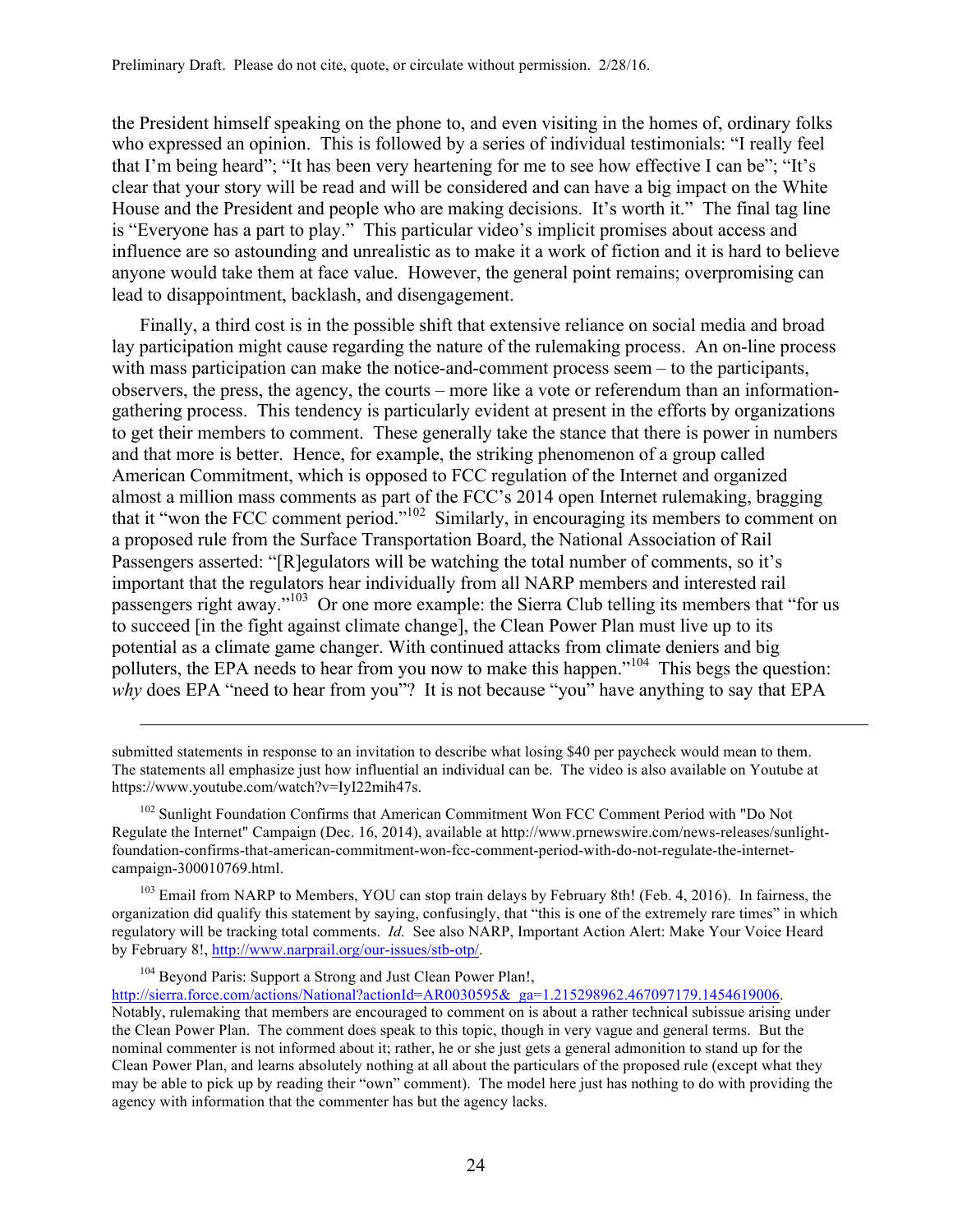has not heard or does not know. It can only be because the Sierra Club thinks EPA is counting heads, that it is registering the quantity of support its proposal has. This is explicit in a member email from the Environmental Defense Fund urging members to submit comments on another EPA rule: "[T]oday is the LAST DAY to stand in support of it, before the comment period closes. . . . [T]ell the EPA you support protecting our communities from dangerous pollution."105 It is all about a show of *support*. 106

All this is quite inconsistent with the historic understanding that public comments are a tool to ensure that the agency is fully informed, that it has all the facts and information it needs and has heard all relevant arguments. To turn notice and comment into a referendum would be a fundamental shift from the historic understanding. And it would be a deeply problematic one for several obvious reasons. First, the concerns about the representativeness of the "voters" would be profound. Second, it would be highly subject to manipulation, repeat voting, and technical chicanery. Third, it would create a bad set of incentives for participants, away from thoughtfulness and constructive observation and toward knee-jerk reactions and drive-by comments. Finally, it is probably illegal under the Administrative Procedure Act and agencies' organic acts.

# **IV. CONCLUSION – TARGETED USES**

 $\overline{a}$ 

Where does the foregoing leave us? Social media do not provide a cure-all for the democracy defects of agency rulemaking. Rather, these are tools that are helpful for specific tasks in specific settings. An essential assumption should be made explicit here, namely, that increased public participation is desirable. In much of the discussion about rulemaking, it is taken as a given that more participation is better. If that is the case, then *of course* use of social media makes sense. If, on the other hand, participation is not an end in itself but rather a means to other ends (including informed rulewriters, better rules, greater public acceptance of rules, or enhanced compliance), then agencies must be more nuanced about when and how they use social media tools.

In particular, social media can be effectively used in rulemaking in three key ways.

First, social media platforms can be helpful in outreach to members of the public who would otherwise be unaware of rulemaking. This potential is easy to overstate; rulemaking outreach will in general be drowned out by the tsunami of other material flowing through the Internet. But it still holds some promise.

<sup>&</sup>lt;sup>105</sup> Email from Heather Shelby to EDF Members Re. DEADLINE TODAY: Help Cut Dangerous Air Pollution (Feb. 1, 2016).

<sup>&</sup>lt;sup>106</sup> In addition to the foregoing, other examples include: Elisabeth MacNamara, League of Women Voters, Take Action: Support the EPA's Methane Pollution Regulation (Sep. 10, 2015), http://lwv.org/blog/take-action-supportepas-methane-pollution-regulation ("Tell the EPA's administrator, Gina McCarthy, you support the regulation to mitigate climate change and protect the air we breathe by cutting methane emissions."); NRDC, Demand Limits to Carbon Pollution, https://secure.nrdconline.org/site/Advocacy?cmd=display&page=UserAction&id=3629 ("The Environmental Protection Agency is working to limit carbon pollution from existing power plants. Tell EPA Administrator Gina McCarthy you support these first-ever limits on carbon pollution!").